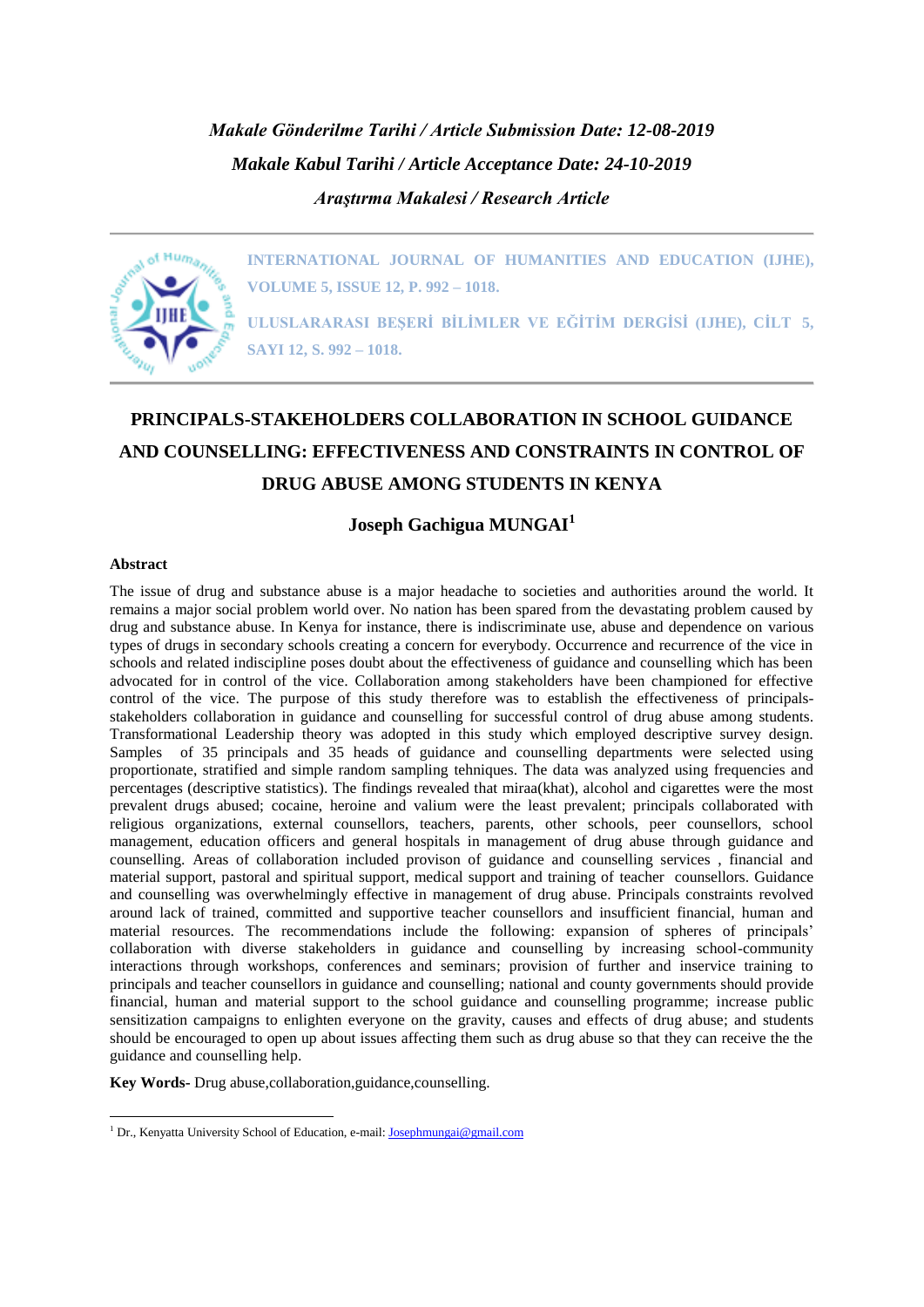### **1. Introduction**

#### **Background Information**

Schools must ensure that those going to school must come out as disciplined members of the society (Republic of Kenya (RoK), 2001). The power of disciplining students is bestowed to those who represent the parents. In this case, parents assume that they have delegated the disciplining role to the school administration although this is changing with time where parents participate in disciplining their children through the Boards of Management (BoM) and the Parents Association (PAs) (Nakpodia, 2010; Republic of Kenya (RoK), 2013). Hence, the principal as the main school manager is entrusted with the discipline of students. S/he is the school head in charge of students' personnel management which include enhancement of good discipline among students (Kimani, 2014). However, the Kenyan situation depicts alarming trends in the institutions of learning. Instances of indiscipline cases have had a gradual upsurge in the recent past. In the year, 2012, many schools in Mt. Kenya region had to close down indefinitely owing to students' unrest after the extension of the term calendar. Situations whereby students went to extreme cases of burning down the schools on the pretext of seeking avenues to ventilate and have an opportunity to go home were instances of grievances taken overboard (MoE, 2012; Kimani, Ibid). It has been found that the major causes of indiscipline among secondary school students are drug and substance abuse (Mungai, 2011; Nyaga, 2014; Ongwae, 2016).

One of the principal's management roles is strengthening and sustaining guidance and counselling as an effective strategy in drug abuse control (Mungai, 2011). The fact that guidance and counselling is a recognized means of discipline management in schools, and it is an institutionalized aspect of the school system in Kenya forces one to question the delivery of guidance and counselling services in view of the lapse in students' discipline in Kenya (Wairagu, 2014). The success or failure of what is done in school is attributed to the principal (Nasongo & Lydia, 2009, in Kiplimo, 2015). Actually, the performance of an institution is appraised against the person who leads it (Kimani, Ibid). The fact that many schools across the country have been experiencing indiscipline cases as evidenced by students' unrest has cast doubt on the effectiveness of principals in performing roles of promoting school guidance and counselling programmes (Wairagu, Ibid; Mungai, Ibid). Not only are the unrests violent and destructive but they are also premeditated and planned and have caused maximum harm to human life (Simatwa, 2007).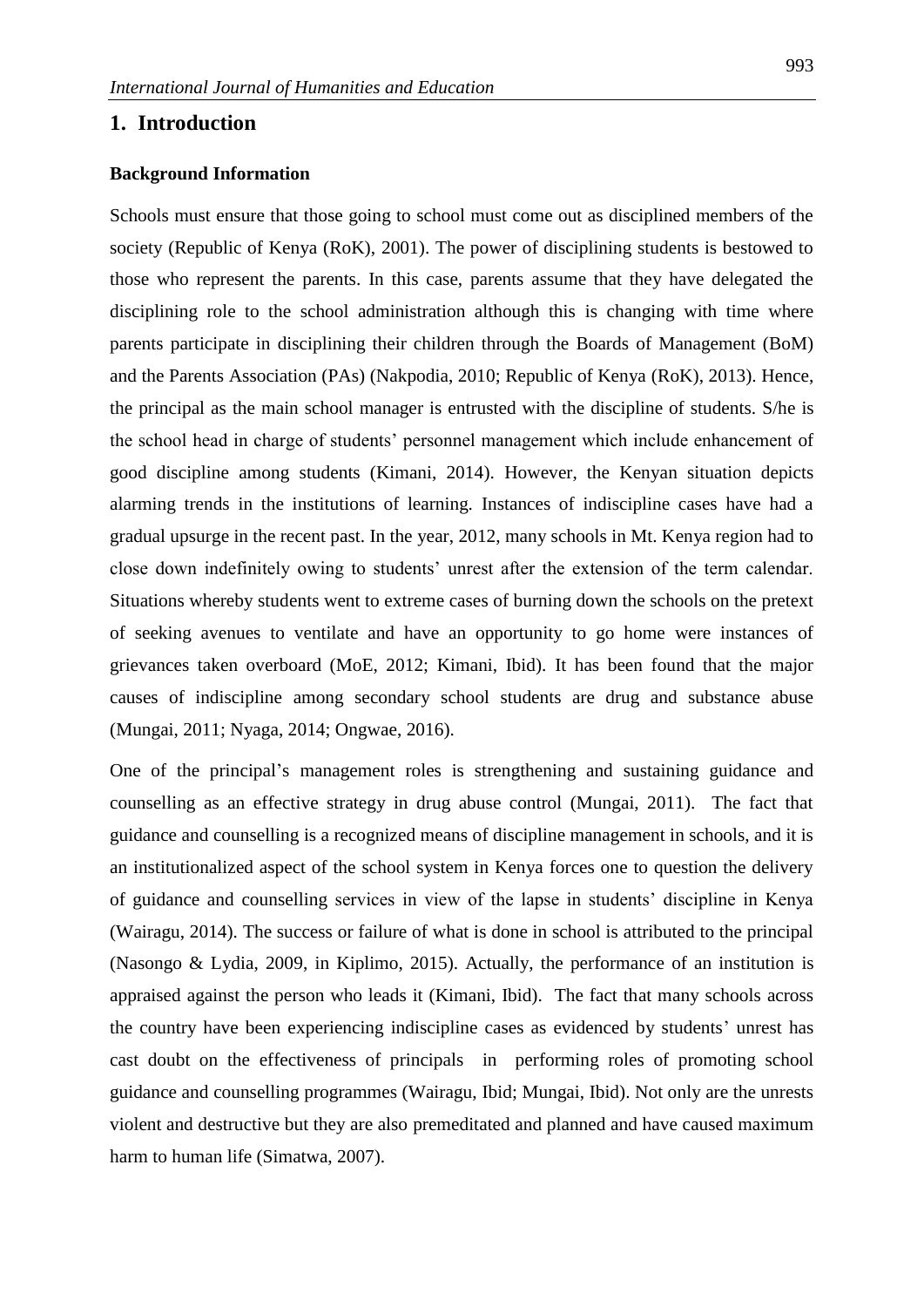Principals must therefore improve the effectiveness of guidance and counselling for effective drug abuse control, improved discipline and academic performance (Mungai, Ibid; Muoti, 2014). It is the duty of the principal to explore and understand the students' needs including guidance and counselling needs. S/he should spend time with students in order to know them better and help them to tackle social and personal problems (Kimani, Ibid). By so doing, the students will become disciplined and their academic performance will improve and hence the school will be regarded above normal and effective and the administration will be said to be good (Duke, 2004; Kimani, Ibid).

As noted earlier, a major cause of indiscipline and other deviant behaviour is drug abuse (Ongwae, Ibid; Njoka, 2017; Cheloti, Okoth & Obae, 2018). The various researches done on the role of guidance and counselling shows its relative effectiveness in drug abuse control and in addressing other pressing discipline problems (Mungai, 2011; Kamoren & Tiego, 2015). According to Kamoren & Tiego (2015), discipline as used in the school context is a state of order that permits learning to proceed smoothly and productively. Mugambi (2016) on the other hand defines discipline as the action taken to enforce organizational standards thus doing what is right the best way it should be done and at the right time. Accordingly, indiscipline is the state of physical or mental instability making an individual disorderly, emotional and temperamental thus breaking the laid rules (Mugambi, Ibid).

Mungai (2011) asserts that the punitive approaches used to control and manage deviant behaviour have not been effective. Client-friendly or humane approaches in the management and control of drug abuse such as guidance and counselling have been advocated for (Mungai, Ibid; Cheloti, Ibid; Wairagu, Ibid). The term "guidance and counselling" has been conceived in different ways. Cobia (2007) defines them as an interactive process joining the counsellee, who is vulnerable and who needs assistance, and the counsellor who is trained and educated to give this assistance. Early guidance and counselling programmes dealt with the immediate problem of vocational placement (Parsons, 2009). Today, school guidance and counselling programmes include academic counselling for those students planning to attend college. The guides and counsellors have been recognized as the primary source for psychological counselling for students; including counselling in such areas as drug abuse, teenage pregnancies and referrals to other professionals (Wairagu, Ibid). The role of guidance and counselling in the management of student discipline in Kenya has been recognized by several government policy documents since independence (R.O.K, 1991; RoK, 2001; ROK, 2013). Despite the use of guidance and counselling to curb indiscipline and drug abuse in schools,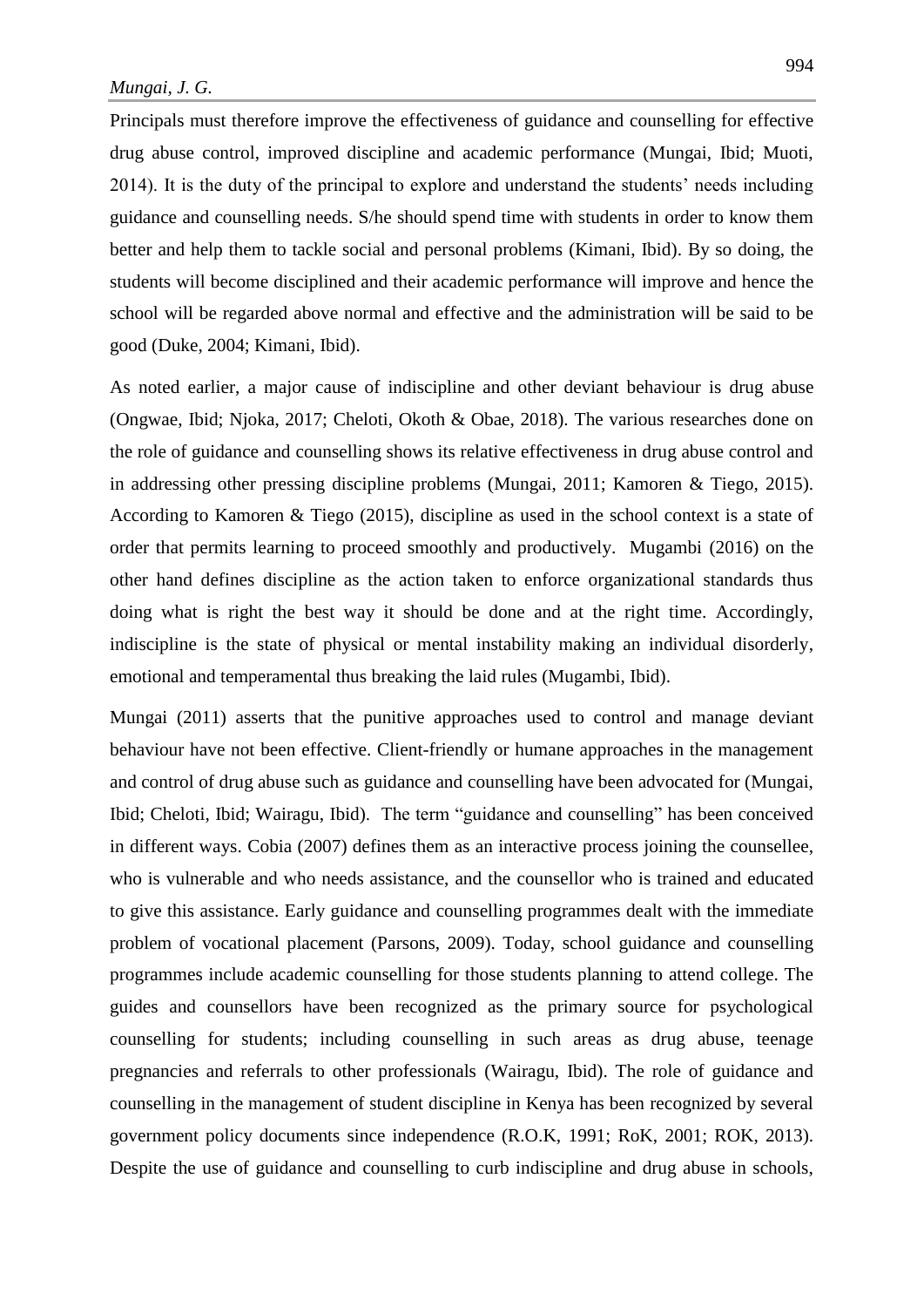major infractions still exist in schools. These infractions include assault, arson, fighting, theft, vandalism, destruction of school stores, libraries, administration blocks, harassment, riots, rape and loss of lives which have been rampant in secondary schools in Kenya (Wairagu, Ibid). Collaboration among all the school stakeholders in guidance and counselling for successful control of drug abuse has been advocated for (Mungai, Ibid; Cheloti, 2013; Njoka, 2017). This study therefore was aimed at investigating the effectiveness of principalsstakeholders collaboration in guidance and counselling for effective management of drug abuse. Collaboration is in the context of involvement of the school community and members of the society.

#### **Literature Review: The State of Art**

#### **Drug Abuse and Rationale for Drug Abuse Counselling**

Kiragu's (2002) study revealed that drug abuse and other vices were rampant in secondary schools. It also found that although the Ministry of Education had introduced guidance and counselling in schools, its implementation has not been effective due to lack of a coordinating department. Such implementation would monitor the operations of guidance and counselling and its impact. Furthermore, teacher counsellors have not been trained or in-serviced to carry out guidance and counselling in schools.The study recommended that guidance and counselling be made a compulsory subject in secondary school syllabus and that universities and other institutions should be used to train and in-service teachers in the discipline. It also recommended that curriculum developers at the Kenya Institute of Education (KIE) should also include guidance and counselling in the teachers guides.

Aura (2003) notes that there is need for establishment of school guidance and counselling. His study revealed that 10 (100%) departmental heads spent time on academic guidance than in other areas. The heads reported that no counselling was provided to students in drug abuse. Only one guidance and counselling departmental head (10%) reported that s/he guided and counselled the students on drug abuse-related issues. Aura's (Ibid) study also found out that there was no time, no clear and adequate support given to this important component of human growth. The study recommended provision of skills through training and in-service courses and support from parents, the school administration and the Ministry of Education.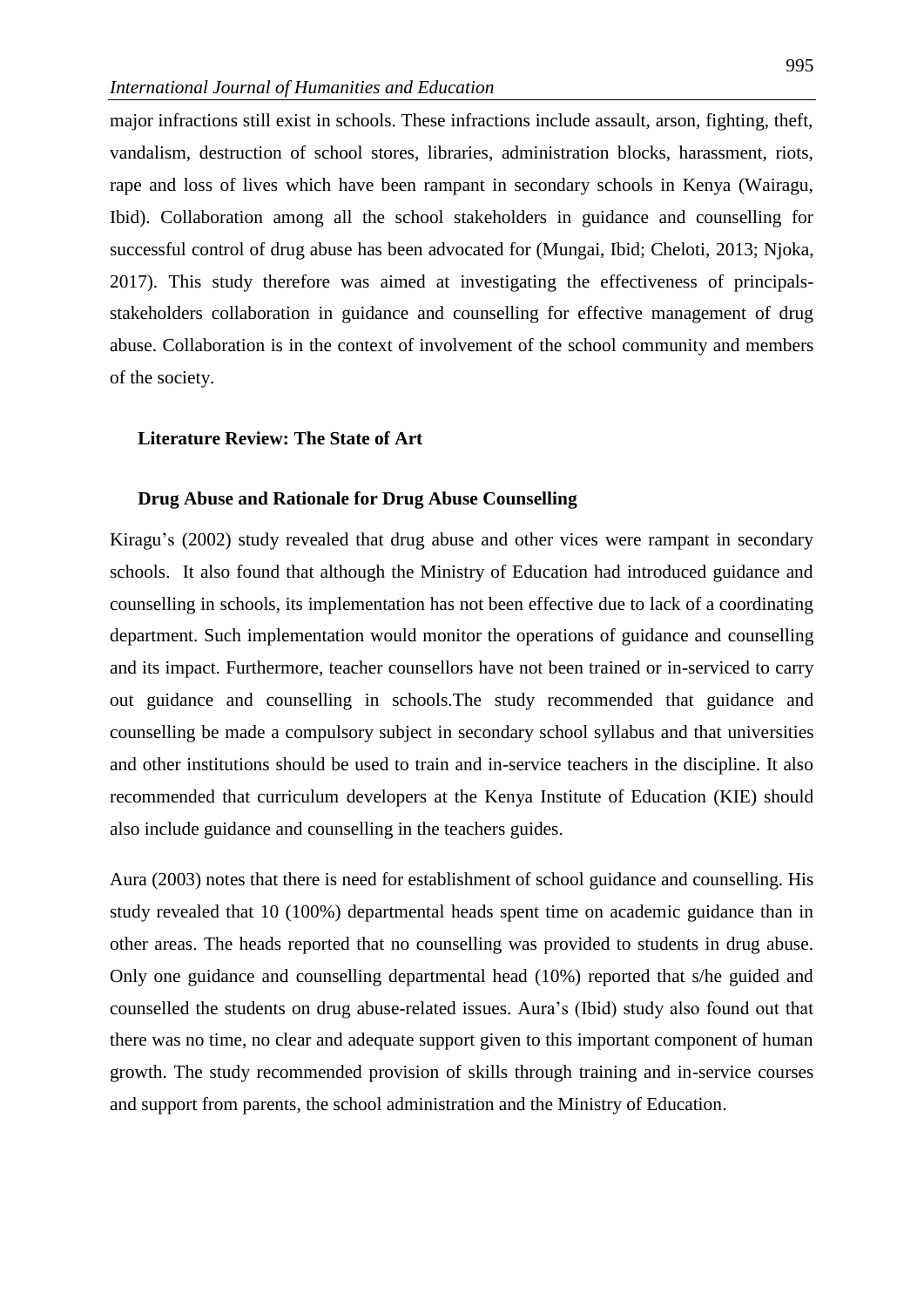Another study by Cheloti (2013) revealed the following: school curriculum though with inadequate curriculum on drug and substance abuse; co-curricula activities such as drama, music, sports and poetry were more effective in control of drug and substance abuse; guidance and counselling was the most effective although the headteachers and teacher counsellors lacked the appropriate skills to help the drug abusers; and teacher counsellors lacked time to guide and counsel the students since they doubled as subject teachers. The study also found out that involvement of the school community was not effective since some of its members protected drug dealers and some sold drugs to the students. It concluded that administrative strategies used to curb drug abuse were not effective and that headteachers should employ a combination of many strategies since no one strategy can curb drug and substance abuse successfully. The study made the following recommendations: contents on drug and substance abuse to be beefed up in the school curriculum to include their causes, types and effects; additional time should be provided for drug and substance abuse counselling and to teach it; teachers and teacher counsellors should be in-serviced in the guidance and counselling skills; heavy punishment should be imposed on drug peddlers and users; and head teachers should collaborate with parents, teachers, law enforcers, the government and non-governmental organizations in fighting drugs and substance abuse from the supply and demand side.

In addition, Muoti's (2014) study on the effects of drug and substance abuse on academic performance among secondary schools in Makueni County, Kenya revealed the following: all principals experienced cases of drug abuse (31 or 100% ) of the principals; 87% of them kept records of drug and substance abuse cases. In most schools that offered guidance and counselling, it was on drug and substance abuse. School dropout, strained relations with other students, lack of interest in studying, low concentration and declining grades were the effects of drug and substance abuse among students. Other effects included anxiety, headaches, sleepiness, confusion and vomiting. The study made the following recommendations: guidance and counselling in schools should be facilitated by professionals; parents and teachers should encourage students to refrain from abusing drugs; and parents should not give students so much pocket money since uncommitted cash can temp students to use it to buy drugs (harmful).

Moreover, Njoka's (2017) research revealed the following: males than females predominantly used drugs; sixty- seven percent (67%) of heads of education and training institutions were aware of drug and substance abuse (DSA); the community reported wide spread DSA; there was high awareness of widespread DSA among the youth, types of drugs and substances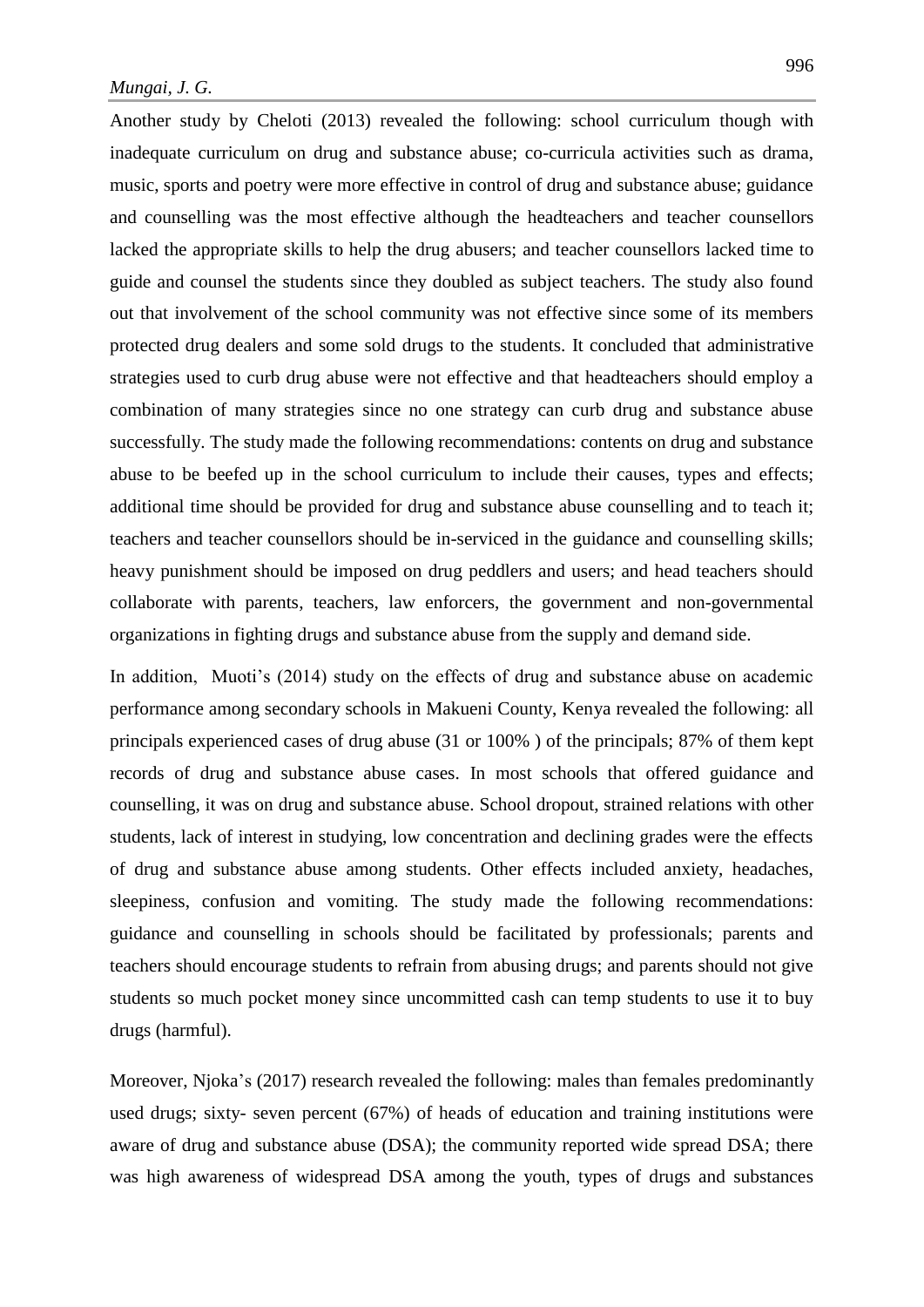abused and their sources. The study recommended that the governments (national and county) should allocate more funds for rehabilitation of the drug addicts, and that the rehabilitation centers should be equipped with adequate facilities and staff including specialized staff, law enforcement officers who deal with narcotics and law and provide them with adequate transport for surveillance. The current study recognizes the various negative effects of drug and substance abuse. It has in its part recommended wider stakeholders' collaboration in drug abuse control.

#### **Guidance and Counselling in Schools**

Shertzer & Stone (1981) in Gothard and Goodnew (1977) have identified the following six principles of guidance: guidance is concerned primarily and systematically with the personal development of the individual; the primary mode in which guidance is conducted lies in the individual behavioral processes; guidance is oriented towards cooperation not compulsion; humans have the capacity for self-development; guidance is based upon recognizing the dignity and worth of individuals as well as their right to choose; and that guidance is a continuous, sequential and educative process. In addition, investigations done into the role of guidance and counselling in selected schools show that effective guidance and counselling can be used both as control and curative measures in addressing school discipline and avert and correct indiscipline among students (Kamore & Tiego, 2015). It has also been noted that one main goal of counselling is behaviour change through modification or replacement of mal-adaptive patterns of behaviour (Tyler, 1961). In this relation, the role of school guidance and counselling is significant despite its loopholes. The role of the school counsellor in the school discipline is also critical in spite of the paradoxical arguments that surround it (Cheloti, Ursula & Okoth, 2018). The scope of the developmental guidance and counselling programme in today's school include addressing the personal, social, educational and career needs of students (Coy, 2004; Cooley, 2010).

The primary mission of a school guidance and counselling programme is to provide a broad spectrum of personal services to the students which include the following (Erford, 2010; Erford, 2011; Neukrug, 2011) : assessment; information gathering; placement and follow-up and counselling. Guidance and counselling however have not been accepted in schools without a critical comment. According to Richardson (1979), students run the risk of being labeled as a result of counselling. Nevertheless, labeling occurs even without counselling taking place, and a good counsellor should seek to dispel these labels (Gothard & Goodnew,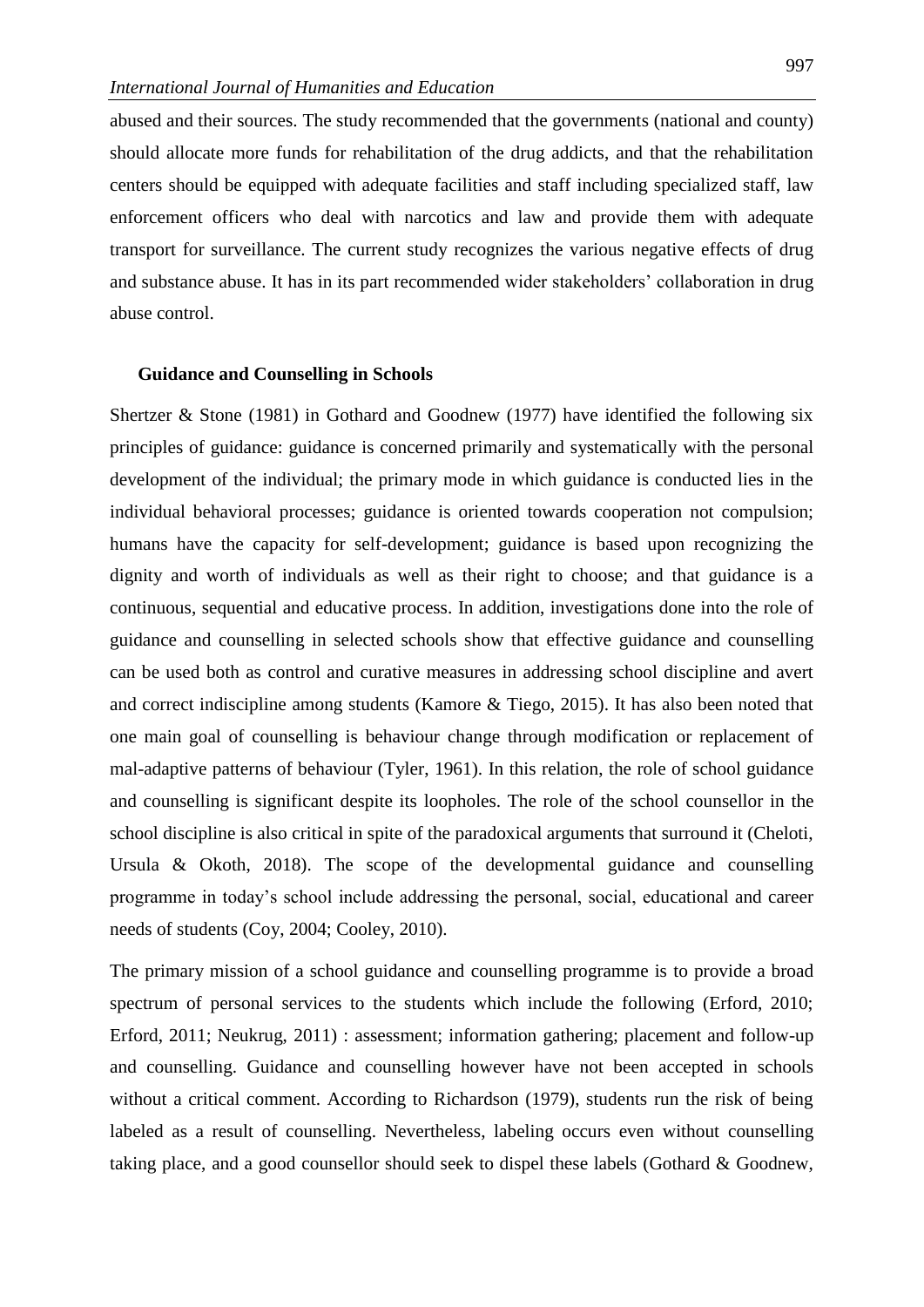Ibid). Students have problems that call for guidance and counselling. Some of these problems include learning difficulties and anti-social behaviours such as fights, quarrels, disruptions, restlessness, impulsiveness and Obstinacy (Mwamwenda, 1990). Guidance and counselling however can work effectively if the school is committed to the principles of guidance and counselling (Shertzer & stone, Ibid) and if the staff who are trained and have the resources to carry out this demanding role are appointed (Gothard and Goodnew, Ibid). Moreover, a wellorganized and properly resourced guidance and counselling programme can act as a "catalyst" within a school to bring about behaviour changes.

## **Principals-Stakeholders Collaboration in Guidance, Counselling and Drug Abuse Control**

The principal should facilitate the implementation of decisions made during meetings aimed at discussing improvement of school guidance and counselling. If the counselling process indicates the need to change a students' welfare, for instance, it should be possible to do it administratively (Mutie & Ndambuki, 1999). However, support of such decisions is unlikely to happen due to the bureaucratic and personality obstacles to participatory decision making (Mungai, 2001). The principals also lack training in guidance and counselling as noted by Gitonga (1999).

In relation to school-community liaison, Wangai (2001) notes that the members of the community around the school can positively or negatively influence the behaviour of a school and that drugs and substances were sold to students with the knowledge of some parents. Ndirangu (2004), in Cheloti (2013) cautioned parents about taking a low profile while drug and substance abuse were consuming the youth. Njoka (2017) also notes that the community is overwhelmingly aware of drug abuse among the youth. In addition, NACADA (2006) found out that the most common source of alcohol was the community in the vicinity of the school supplying about 42% - 55% of the total alcohol consumed by the students. The agency further showed that drugs entered schools at the beginning of the term, as students carry them along with their personal effects. Some could be of personal use while others could be for sale to their colleagues.

Botvin (2000) emphasized that school heads should adopt strategies geared towards educating learners on dangers of drug abuse to prevent indulgence and enable them avoid high risk situations where they are likely to experience peer pressure to smoke, drink or use drugs.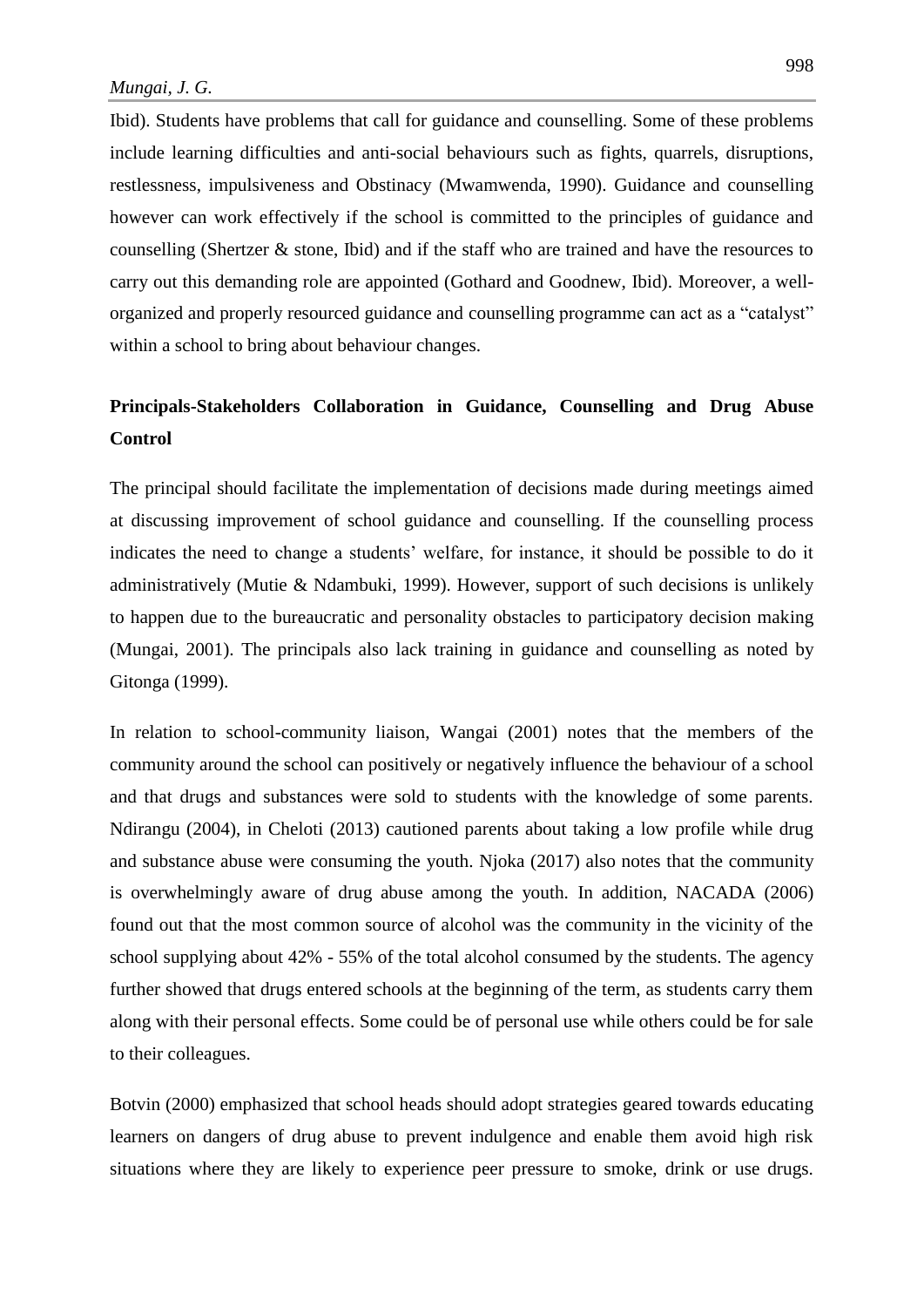Wangai (Ibid) called for concerted effort between the policy, local provincial administration, the community around the school and parents to eliminate drugs from the school environment. The study further called on head teachers to use parents' day, annual general meetings and prize giving days to sensitize parents on dangers of drug and substance abuse and solicit their support in curbing drug and substance. They should involve respected persons and role models in the community to discuss drug and substance abuse during such occasions.

Odejide (2006) explained that drug policies that are skewed towards formal control measures may not encourage community participation. Well-coordinated civil society participation is necessary in the control of drug problems in schools and in Africa as a whole in order to achieve a balance between supply and demand reduction efforts. Collaboration among all the school stakeholders in guidance and counselling for successful control of drug abuse has been advocated for (Mungai, Ibid; Cheloti, Ibid; Njoka, Ibid) in concurrence with Odejide's (2006) proposal of society's participation in drug abuse control. It is in this context that this study examined the effectiveness of principals-stakeholders collaboration in guidance and counselling for effective drug abuse control.

#### **Statement of the Problem**

Most studies on drug and substance abuse have majorly concentrated on the kinds of drugs abused by students, effects of drug abuse on students' general behaviour, discipline and academic performance. Other studies on drug and substance abuse have focused on the common causes of drug abuse and approaches used to control the vice including community/civil society involvement and application of guidance and counselling in this noble activity. In spite of application of guidance and counselling as effective drug abuse control methods, the menace continues to pose a major challenge to principals in their effort to improve student discipline and academic performance. This study therefore sought to examine the extent to which the principals-stakeholders collaboration in guidance and counselling was effective in drug abuse control.

#### **Purpose and Objectives**

The purpose of the study was to determine the effectiveness of principals-stakeholderscollaboration in school guidance and counselling for effective discipline management and drug abuse control. The study was geared towards achieving the following objectives:

i. Determine the prevalence of drug and substance abuse in secondary schools.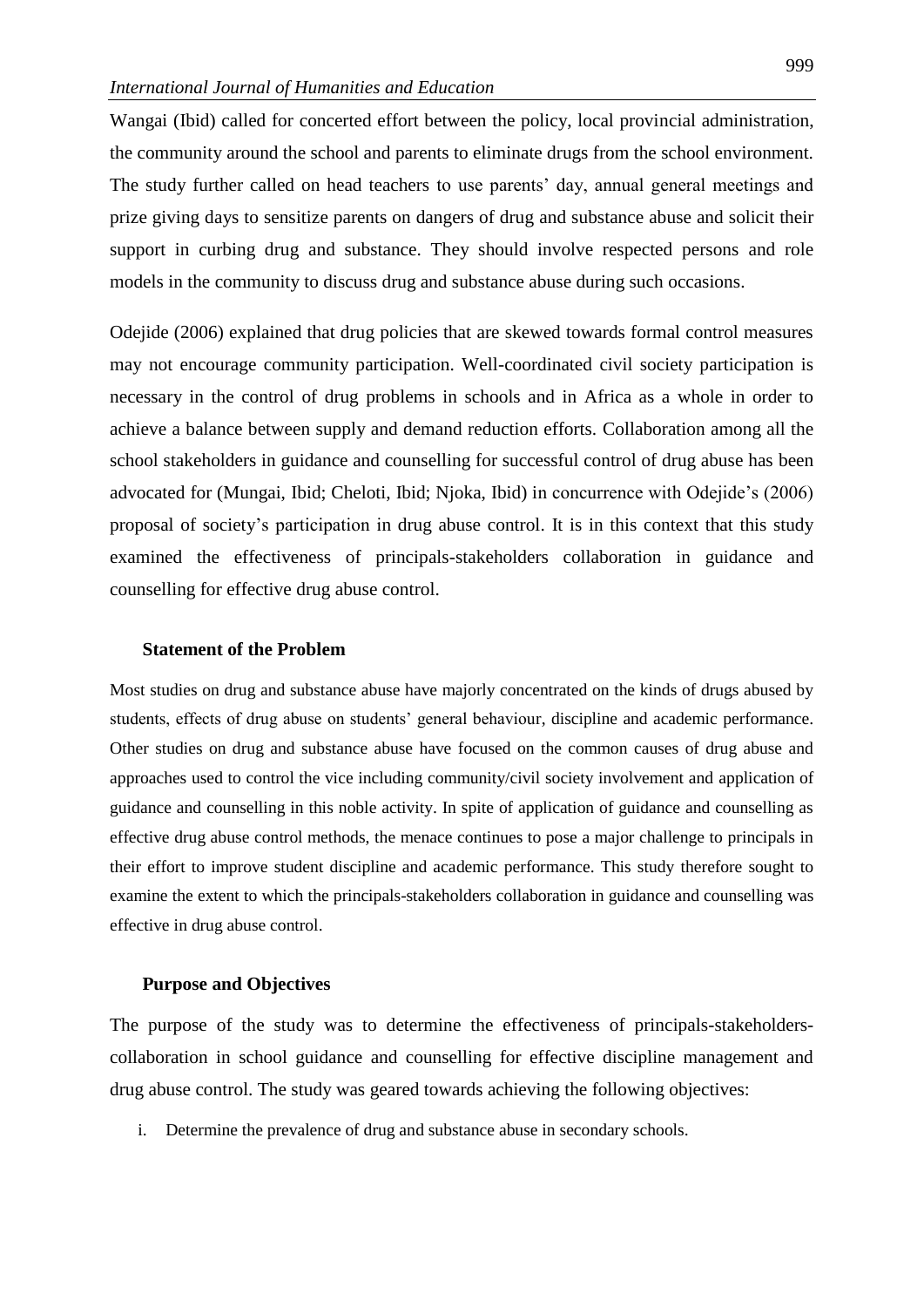- ii. Identify the stakeholders involved in guidance, counselling and other collaborative activities for effective control of drug abuse.
- iii. Establish the areas of collaboration between the principals and other stakeholders in guidance and counselling for effective drug abuse control.
- iv. Establish the effectiveness of principals-stakeholders collaboration in guidance and counselling activities for effective drug abuse control.
- v. Investigate the problems experienced by principals in executing the collaborative drug abuse control strategies and solutions to these problems.

#### **Theoretical Framework**

The study was based on the transformational leadership/relationship theory which focused upon the connections formed between the leaders and the followers (Kleinaltenkamp & Ehret, 2006). Transformational leaders motivate and inspire people by helping group members see the importance of high achievement. These leaders are not only focused on the performance of the group members, but also want each group member (each person) to fulfill his or her potential. Leaders with this style often have high ethical and moral standards. Collaboration in drug abuse control constitutes a moral and ethical issue. Accordingly, transformational leadership is a process that motivates followers by appealing to higher ideals and moral values. Transformational leaders must be able to define and articulate a vision for their organizations, and the followers must accept credibility of the leader (Burns, 1978; Tracy & Hinkin, 1998). Transformational leadership according to Bass and Avolio (1994) comprises of four dimensions (the four I's) as follows: Idealized influence; inspirational motivation; Intellectual stimulation; and Individual consideration.

This theory is suitable for the study since the four postulated dimensions actually characterize guidance and counselling which aim at influencing, motivating and stimulating behaviour change among social deviants and drug abusing students. It recognizes the fact that it is important to listen attentively and pay special attention to students' psychological, social and physical guidance and counselling needs, their growth needs and consequent academic achievement. This theory recognizes the fact that principals can solicit new guidance and counselling ideas and problem solutions from school stakeholders. S/he can encourage the school community to come up with novel and new approaches/strategies for strengthening guidance and counselling for effective management of discipline and drug abuse.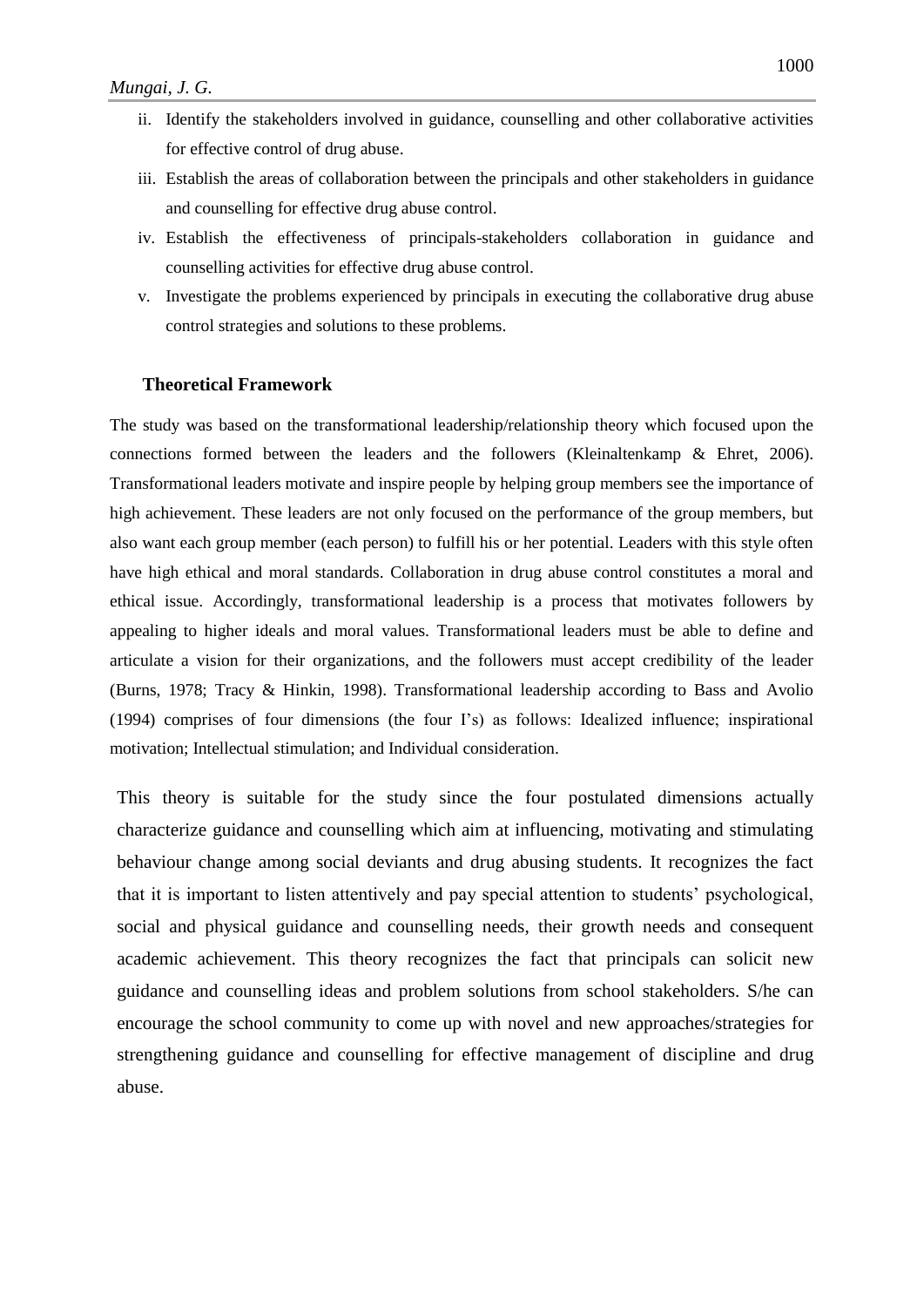### **11. Research Methodology**

A descriptive survey design was used in this research. The target population of this study consisted of 162 principals, 116 in Nyeri District and 46 in Mbeere District secondary schools. A combination of proportionate stratified and simple random sampling techniques were used to select the schools that participated in the study. A Population of 20% of the schools from each category/ stratum of 128 mixed, 15 boys and 19 girls schools in both Nyeri and Mbeere districts was randomly selected to take part in the study using simple random sampling technique. Hence, a total of 18 mixed, 2 boys and 3 girls schools from Nyeri District constituted one part of the study sample. Another 9 schools, that is, 7 mixed, 1boys and 1girls schools from Mbeere district constituted the other part of the study sample. This implies that 32 schools  $(23 + 9 = 32)$  automatically constituted the study sample. Hence, 32 principals and 32 heads of guidance and counselling departments formed the study sample.

The major instrument used for data collection was the "Principals-Stakeholders Collaboration' Questionnaire" (PSCQ) which was developed and administered to respondents in the selected schools. The first section (A) of the questionnaire gathered principalsstakeholders collaboration data. The second section (B) was used probe more information about the collaboration in guidance and counselling for effective drug abuse control. The PSCQ was validated using a team of professional school principals who were not going to be part of the main study. In this team of professionals were university researchers in educational Management. Split-half method was employed to determine PSCQ's reliability. The correlation coefficient obtained was 0.92 which was rounded to 0.9. This value is very close to 1 implying a very strong congruence of measurement. The PSCQ ( $Rx = 0.9$ ), the reliability of the entire test was therefore considered reliable. An interview schedule was also used to collect data from sampled guidance and counselling departmental heads to corroborate the data collected through questionnaires as recommended by Gay, Mills & Airasian (2009). The data generated from PSCQs with the aid of statistical package for social sciences (SPSS) computer package were analyzed using descriptive statistics in the form of percentages and frequencies. Qualitative data from interviews were analyzed thematically and presented in form of narrations.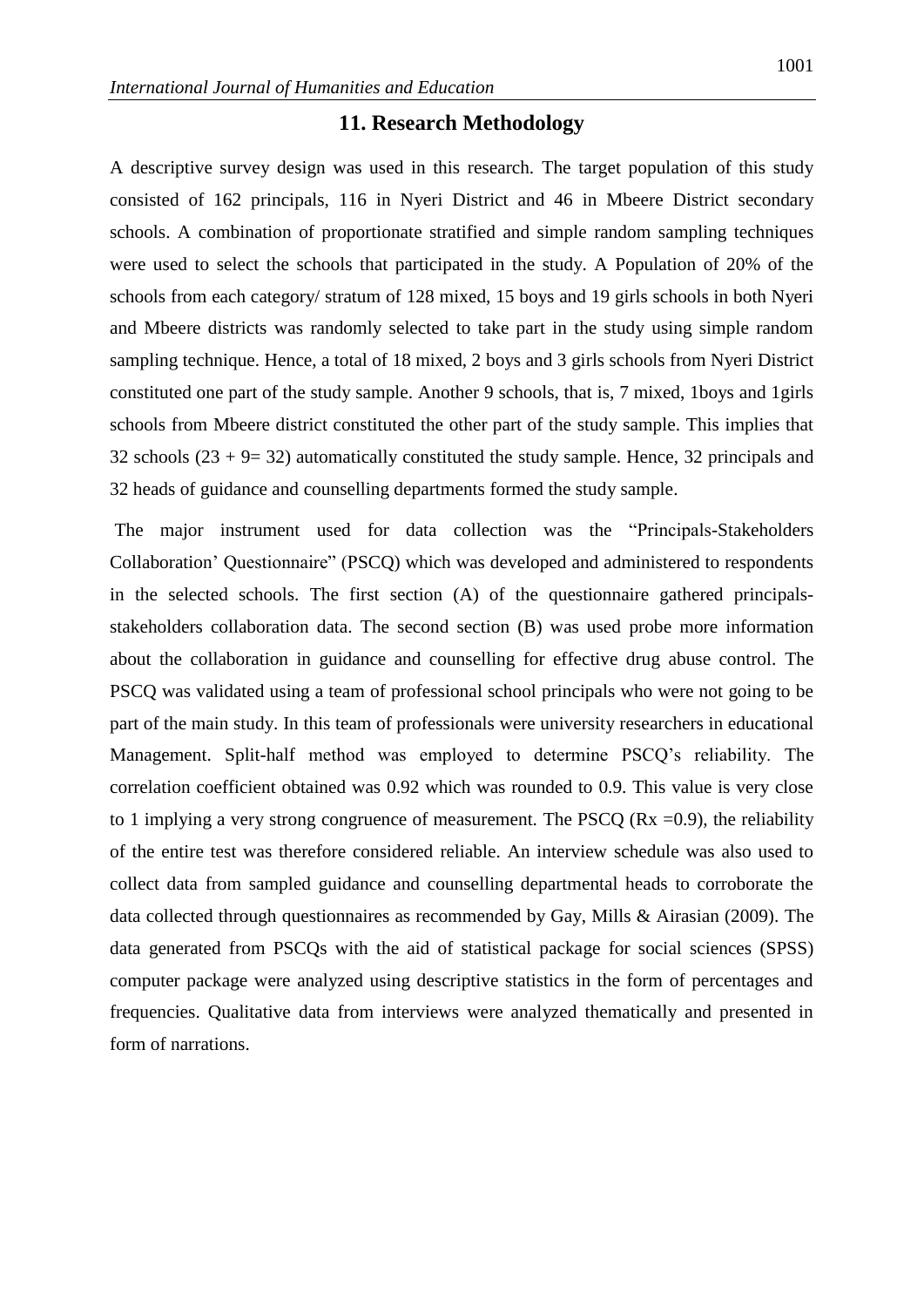### **111. Research Findings and Discussions**

### **Principals' Views about the Prevalence of Drugs Abused by Students**

The principals' rated the prevalence of different kinds of drugs abused by students using the following scale:

Extremely prevalent (EP)\_\_\_5,

Very prevalent (VP)\_\_\_\_\_\_\_4

Prevalent  $(P)$  3

Fairly Prevalent (FP) 2

Not Prevalent (NP) \_\_\_\_\_1

Table 1 shows a summary of principals' views about prevalence of various kinds of drugs and substances abused by students.

| <b>Drugs</b><br>abused<br>by EP $(5)$<br>students | VP(4)          |      | P(3) |       | FP(2)          |       | NP(1)          |       |
|---------------------------------------------------|----------------|------|------|-------|----------------|-------|----------------|-------|
|                                                   |                |      |      |       |                |       |                |       |
| Cocaine                                           |                |      |      |       | $\mathbf{2}$   | 6.3%  | $30\,$         | 93.8% |
|                                                   |                |      |      |       |                |       |                |       |
| Heroine                                           |                |      |      |       | $\overline{2}$ | 6.3%  | 30             | 93.8% |
|                                                   |                |      |      |       |                |       |                |       |
| Valium                                            |                |      |      |       | $\mathbf{1}$   | 3.1%  | 31             | 96.9% |
|                                                   |                |      |      |       |                |       |                |       |
| Mandrax                                           |                |      |      |       | $\overline{3}$ | 9.4%  | 29             | 90.6% |
|                                                   |                |      |      |       |                |       |                |       |
| Bhang(cannabis                                    | $\overline{2}$ | 6.3% | 12   | 37.5% | 12             | 37.5% | $\overline{5}$ | 15.6% |

**Prevalence scale (Frequency & Percent)**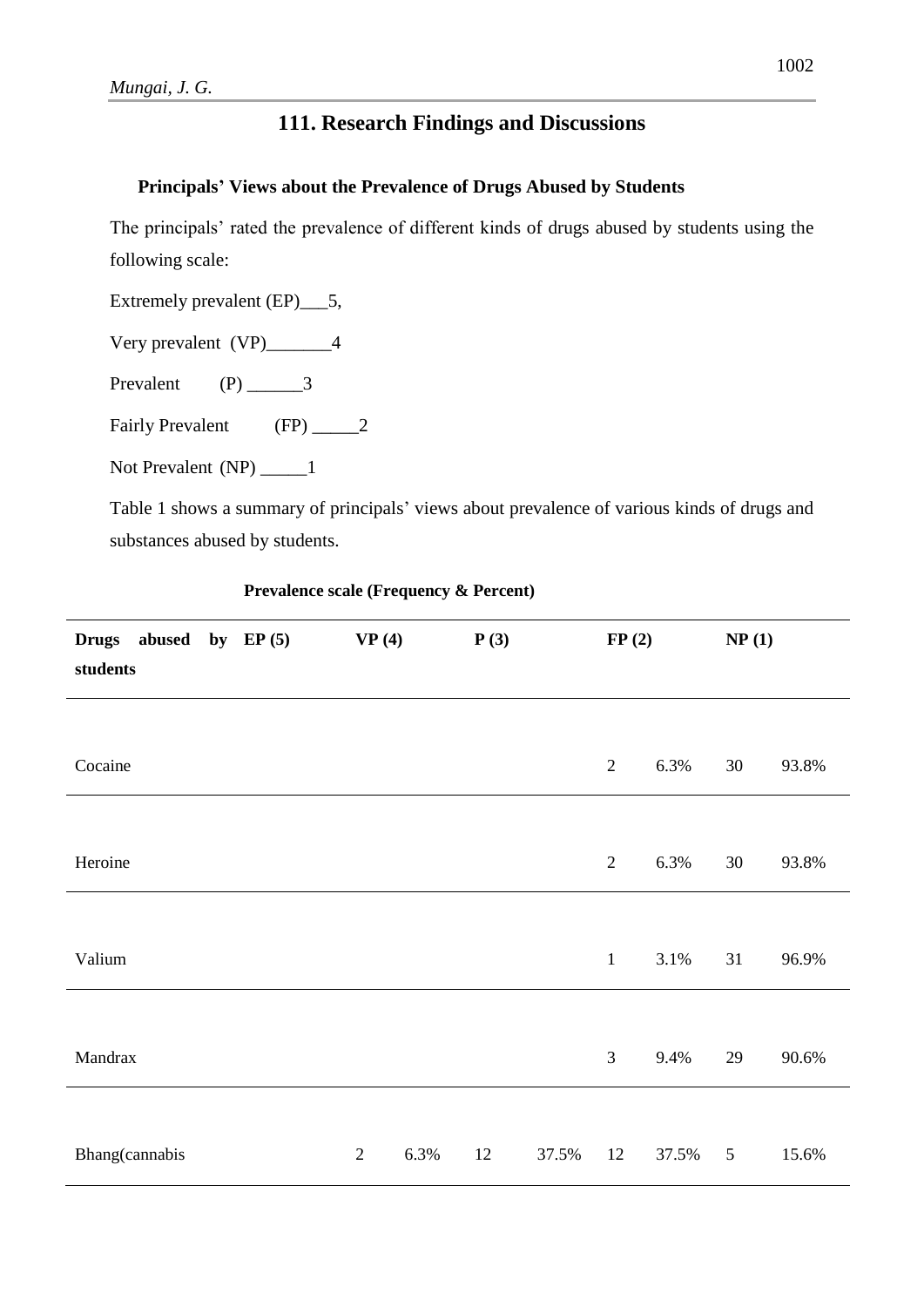| Miraa (Khat) | $\overline{2}$ | 6.3% | 5 | 15.6% | $\overline{7}$ | 21.9% | $\overline{7}$ | 21.9% | 8               | 25%   |
|--------------|----------------|------|---|-------|----------------|-------|----------------|-------|-----------------|-------|
|              |                |      |   |       |                |       |                |       |                 |       |
|              |                |      |   |       |                |       |                |       |                 |       |
| Alcohol      | $\overline{2}$ | 6.3% | 6 | 18.8% | 15             | 46.9% | 6              | 18.8% | 3               | 9.4%  |
|              |                |      |   |       |                |       |                |       |                 |       |
| Cigarettes   | $\mathfrak{2}$ | 6.3% | 6 | 18.8% | 16             | 50.0% | 3              | 9.4%  | $5\overline{)}$ | 15.6% |

sativa)

Table 1: Principals' views on the Prevalence of Drug and Substance Abuse

It is quite clear from Table 1 that cocaine, heroin, valium, and mandrax were viewed as being "not prevalent" or "fairly prevalent" in terms of their abuse by students by between 93.8% to 96.9% of the principals. These are hard drugs and may not have been available to students or may have been readily available but very expensive for the students to afford to buy them. Miraa (Khat), alcohol and cigarettes were rated extremely prevalent by 2(6.3%) principals only. In terms of the rank order from the most prevalent drug to the least prevalent drug, the first position was occupied by alcohol which was rated prevalent by 29 (90%=6.3% +18.8% + 46.9% + 18.8%) principals, followed by cigarettes in the second place as viewed/rated by 27  $(84.5\% = 6.3\% + 18.8\% + 50\% + 9.4\%)$  principals. Bhang (cannabis sativa) occupied the third place as rated by 26 (81.3% =  $6.3\% + 37.5\% + 37.5\%$ ) principals. In the fourth place was Miraa (Khat) as rated by  $21(65.7\% = 6.3\% + 15.6\% + 21.9\% + 21.9\%)$  principals. Thirty one (96.9%) principals reported that Valium was not prevalent at all.

These findings concur with NACADA's (2006) survey that revealed that alcohol consumed by school students came from the community within the vicinity. These findings are also confirmed in Ngang'a's (2003) findings that the abuse of drugs such as Miraa, alcohol and cigarettes were prevalent among secondary school students. Two (6.3%) principals reported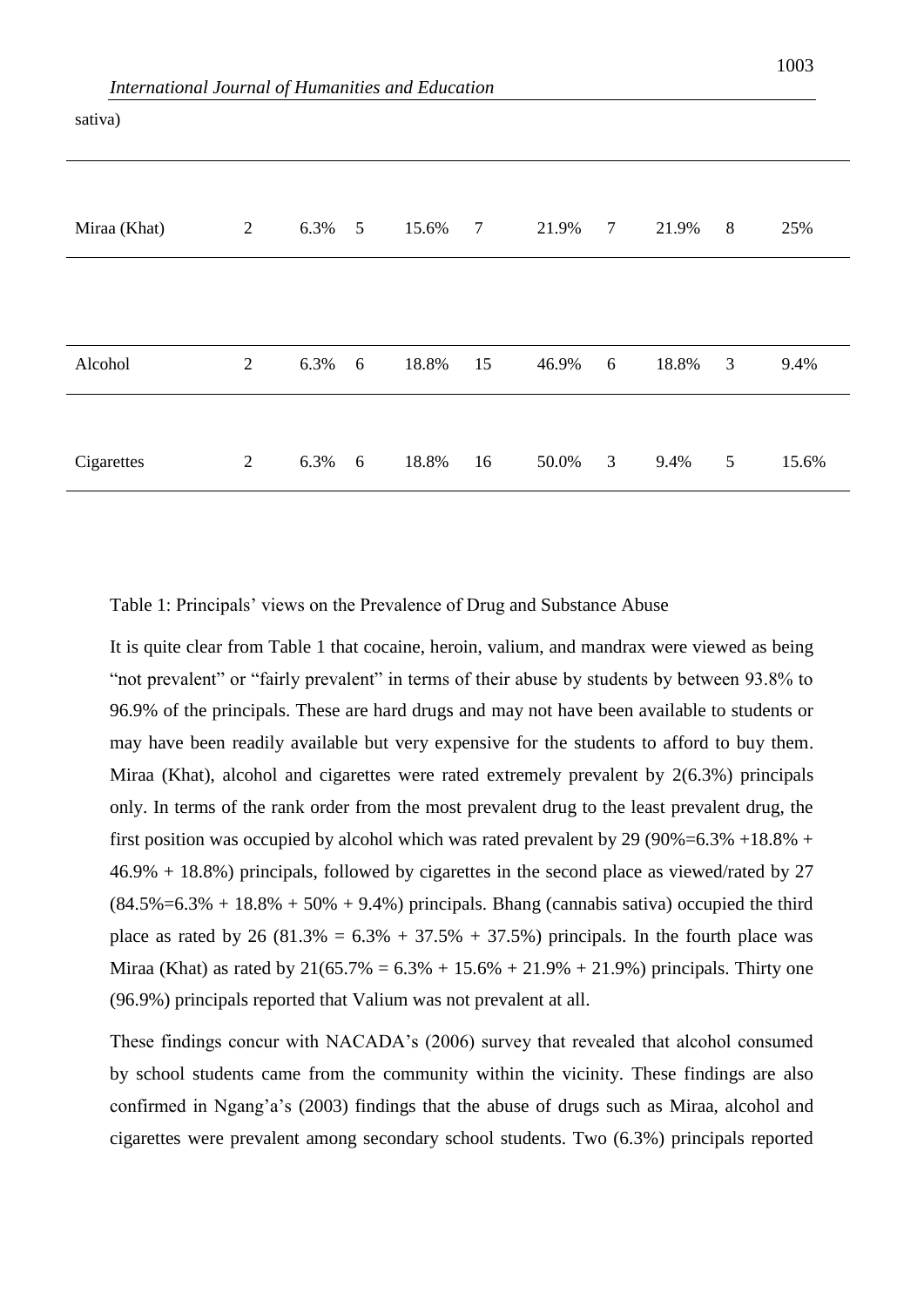that some students sniffed tobacco while others took an overdose of conventional medicine with an aim of wanting to "feel high".

### **Stakeholders that Principals Collaborated with to Enhance Guidance and Counselling for Effective Control of Drug Abuse**

Analysis of data from the PSCQ about principals' collaboration with other school stakeholders in promoting guidance and counselling for effective management of drug abuse and discipline revealed the findings shown in Table 2

| <b>Stakeholders</b>                       | No.            | Percent $(\% )$ |
|-------------------------------------------|----------------|-----------------|
| School management                         | 19             | 59.4%           |
| Religious organization                    | 23             | 71.9%           |
| Parents                                   | 18             | 56.3%           |
| <b>Teacher counsellors</b>                | 18             | 56.3%           |
| <b>External counselling Professionals</b> | 28             | 87.5%           |
| <b>Other Secondary Schools</b>            | 30             | 93.8%           |
| Peer Counsellor                           | 8              | 25.0%           |
| <b>Education Officers</b>                 | 5              | 15.6%           |
| <b>General Hospitals</b>                  | $\overline{4}$ | 12.5%           |

Table 2 Distribution of principals against the school stakeholders they collaborated with in guidance and counselling for effective control of drug abuse

It is clear from Table 2 that school principals collaborated with various stakeholders in enhancing guidance and counselling for effective control of drug abuse. Between 56.3% and 93.8% of principals collaborated with external counselling professional, other secondary schools, religious organizations, parents and teacher counsellors to enhance guidance and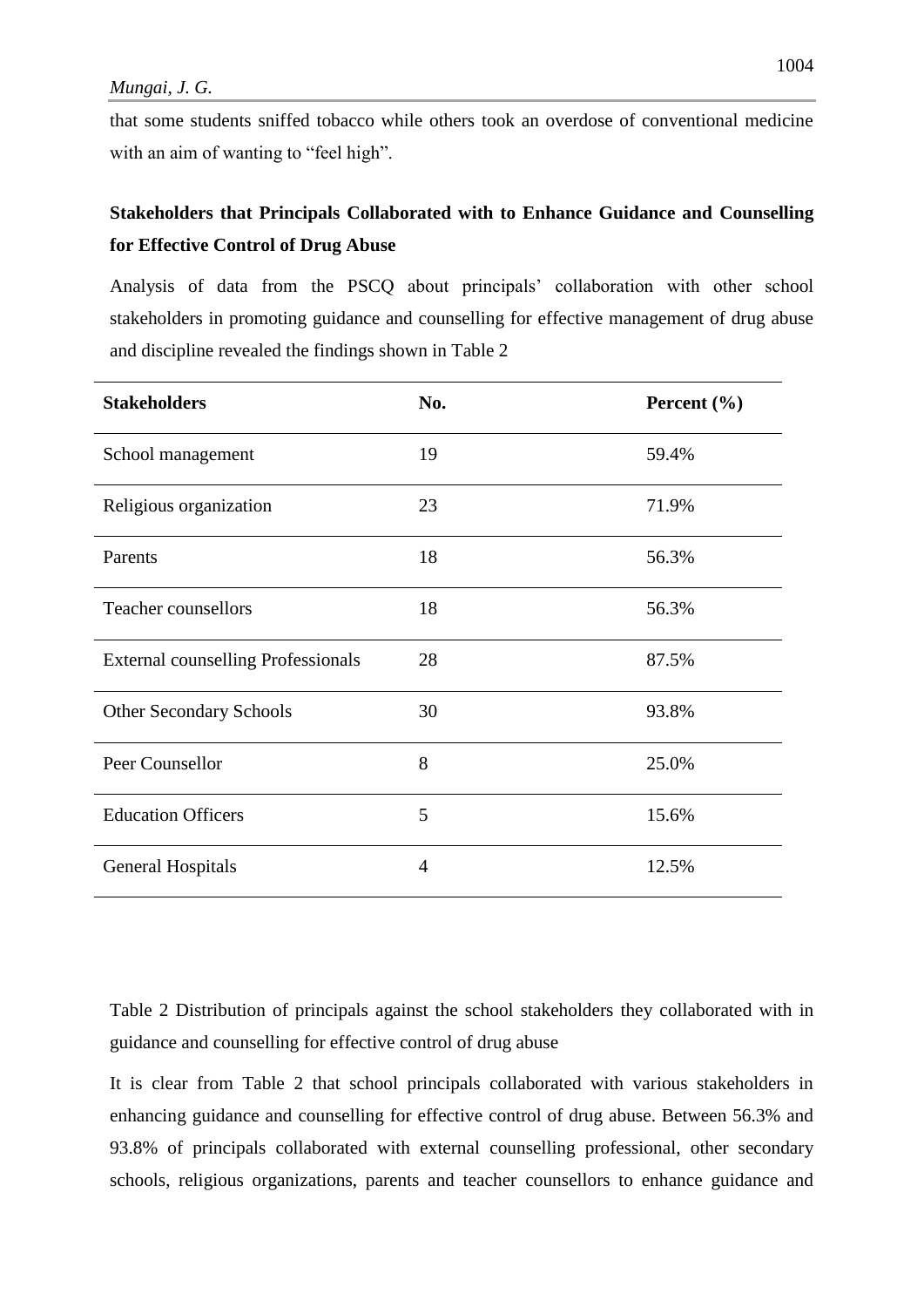counselling for effective control of control drug abuse. Eight (25%) principals collaborated with general hospitals to promote guidance and counselling. Five (15.6%) principals collaborated with education officers.

#### **Areas of Collaboration with the Stakeholders**

The principal gave varying responses about how they collaborated with various stakeholders to promote guidance and counselling for effective management of drug abuse and discipline. They collaborated with stakeholders in different areas as follows:

#### **Religious Organizations (Church) and Teacher Counsellors**

Twenty three (71.9%) principals reported that they collaborated with the church which provided pastoral and spiritual growth to the students. In addition, 18 (56.3%) principals indicated that they collaborated with teacher counsellors and other teachers in providing guidance and counselling services to students on drug abuse. The school forms part of the school community and as Wangai (2001) notes, the community can positively or negatively influence students' behaviours. The churches provision of pastoral and spiritual growth to students is clearly positive. Collaboration with teacher counsellors and other teachers in guidance and counselling is imperative since participatory leadership leads to acceptance of management decisions, teachers' morale, high productivity, collaboration, retention and creativity among other merits (Mungai, 2001). This would positively benefit guidance and counselling for effective management of drug abuse.

## **School Management (BoM), Education officers, Peer counsellors, Parents and Education Officers**

Nineteen (59.4%) principals collaborated with the school management which provided financial and material support to the guidance and counselling departments. In addition, 18 (56.3%) principals collaborated with parents who provided guidance and counselling to their son and/or daughters, follow-ups to gauge behaviour improvement and financial support to the guidance and counselling activities in the school. These are roles of the BoM and the parents associations as prescribed in the Basic Education Act 2013 (RoK, 2013). Moreover, 18 (25.0%) principals collaborated with the peer counsellors who provided guidance and counselling services to students on drug abuse and other discipline matters. It is easier for students to open up to fellow colleagues on their learning, drug abuse and discipline problems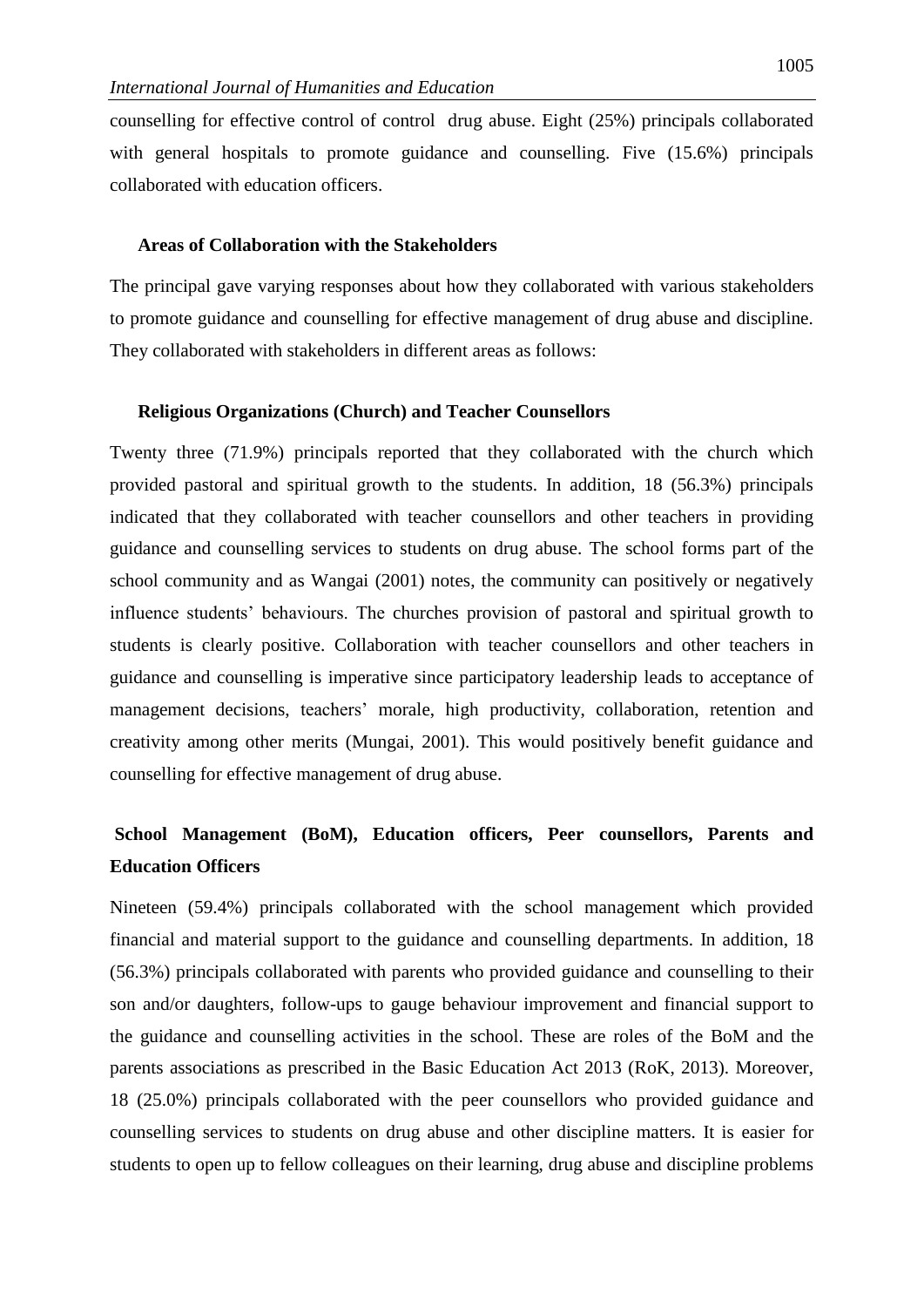than to teacher counsellors or to other teachers. Hence, peer counselling has a higher capability of success (Mungai, 2011). Furthermore, 5(15.6%) principals reported that they collaborated with education officers who supported guidance and counselling by sending external counsellors to school to boost guidance and counselling services offered to students on drug abuse.

#### **External Counselling Professionals, Other Schools and General Hospitals**

Thirty (98.3%) principals collaborated with external counselling specialist to provide some counselling training to teacher counsellors and provide guidance and counselling to students on various issues including drug abuse. This is probably out of principals' appreciation that external help from such specialists is imperative if drug abuse and discipline among students is to be effectively controlled and improved respectively. External counselling specialists form part of the community and their input is obviously important in leading to positive behaviour change (Wangai, Ibid). Moreover, 28 (87.5%) principals reported collaborating with other schools in promoting guidance and counselling for effective management of drug abuse and discipline. The high level of collaboration with other schools located in the same administrative regions could be attributed to the fact that such institutions tend to collaborate in instructional, co-curriculum and other activities drug abuse control included. Finally, 4 (12.5%) principals collaborated with the general hospitals in drug abuse control. The hospitals conducted blood tests on victims to establish the kind and magnitude of chemical content of the abused drugs in the blood. The test results enabled them to prescribe the relevant help to the victim including counselling intervention.

The foregoing findings indicate a high level of collaboration of principals with other stakeholders in the community in an effort to effectively control drug abuse through guidance and counselling. All these school stakeholders form part of the society. High community (society) involvement is significant in drug abuse control and the society's general participation is vital in effectively curbing the supply and demand of harmful drugs (Adejide, 2006). The extent to which there will be positive school-community relations in drug abuse control will depend on the principals' style of leadership. Transformative leaders are more open and accommodative (Tracy & Hinkins, 1998).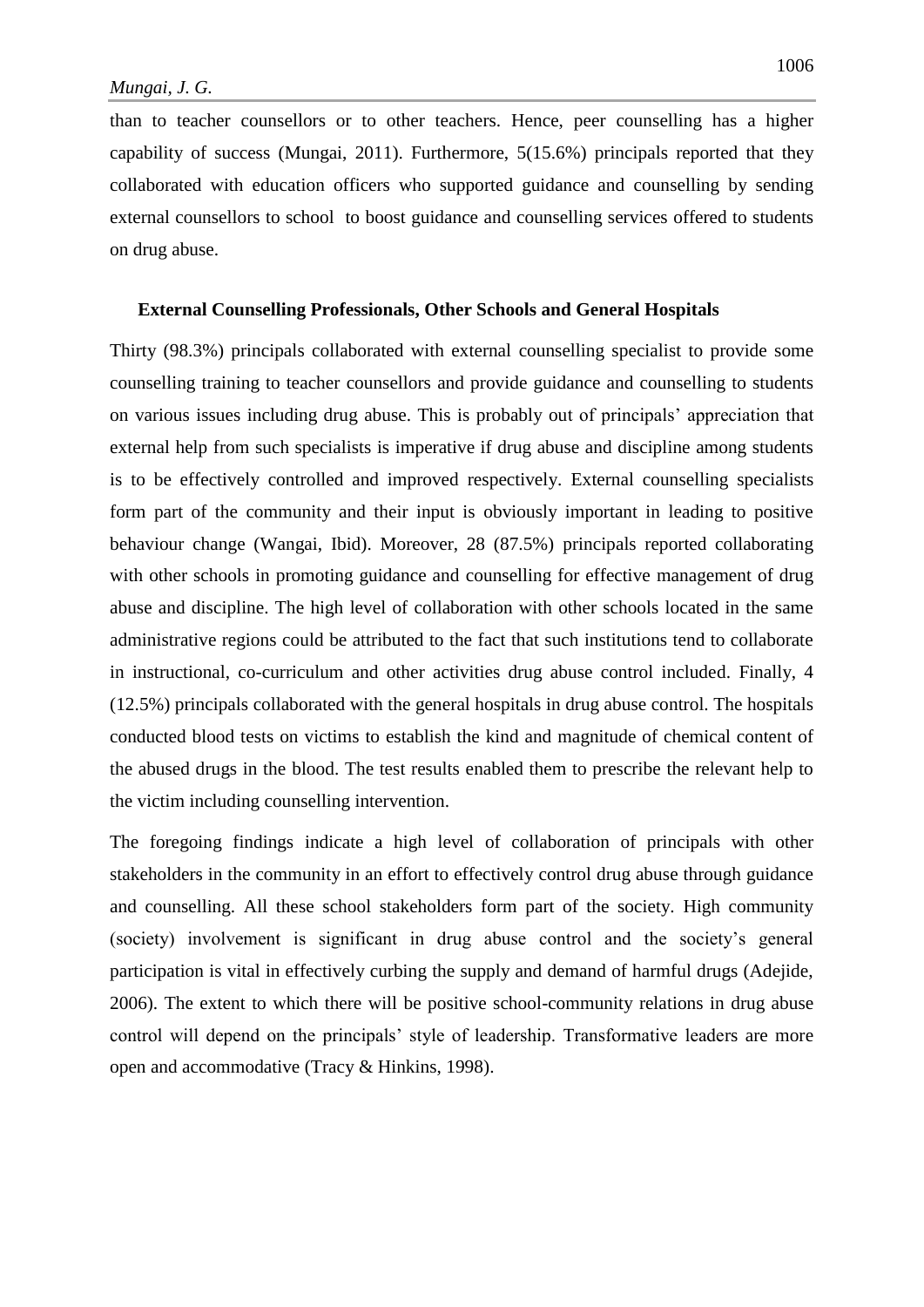## **Effectiveness of Principals-Stakeholders Collaboration in Guidance and Counselling for Improved Drug Abuse Control**

Table 3 shows a summary of distribution of the principals' views/Rating of the effectiveness of collaborative Guidance and counselling for improved drug abuse control.

| <b>Effectiveness</b> | No. | Percent $(\% )$ |
|----------------------|-----|-----------------|
| Very effective       | 19  | 59.4%           |
| Effective            | 4   | 12.5%           |
| Fairly effective     | 6   | 18.8%           |
| Least effective      | 2   | 6.2%            |
| Not effective        | 1   | 3.1%            |
| Total                | 32  | 100.0%          |

Table 3: Distribution of the principals' rating about the effectiveness of principalsstakeholders collaboration in guidance and counselling for improved drug abuse control.

Table 3 shows that thirty-one (96.9%) principals rated guidance and counselling intervention in drug abuse control as being generally effective. This is probably because other punitive drug abuse control methods have failed and therefore inevitable reliance on client-friendly approaches such as guidance and counselling which have been advocated for in control of this vice (Cheloti, Ibid, and Republic of Kenya 2013). The causes of drug abuse are diverse (Muchiri, 1998, Ngang'a, Ibid) and hence the need to apply the most appropriate methods in dealing with them. These findings are confirmed by Cheloti, Ursula & Okoth (2018) who reported guidance and counselling to be effective drug and substance abuse control strategies as reported by all the 35 (100%) principals who took part in the study.

### **Ways in which Principals Supported Guidance and Counselling for Effective Drug Abuse Control as Viewed by Heads of Guidance and Counselling Departments**

Views about ways the principals supported guidance and counselling for effective drug abuse control were sought from heads of guidance and counselling departments. Table 4 shows a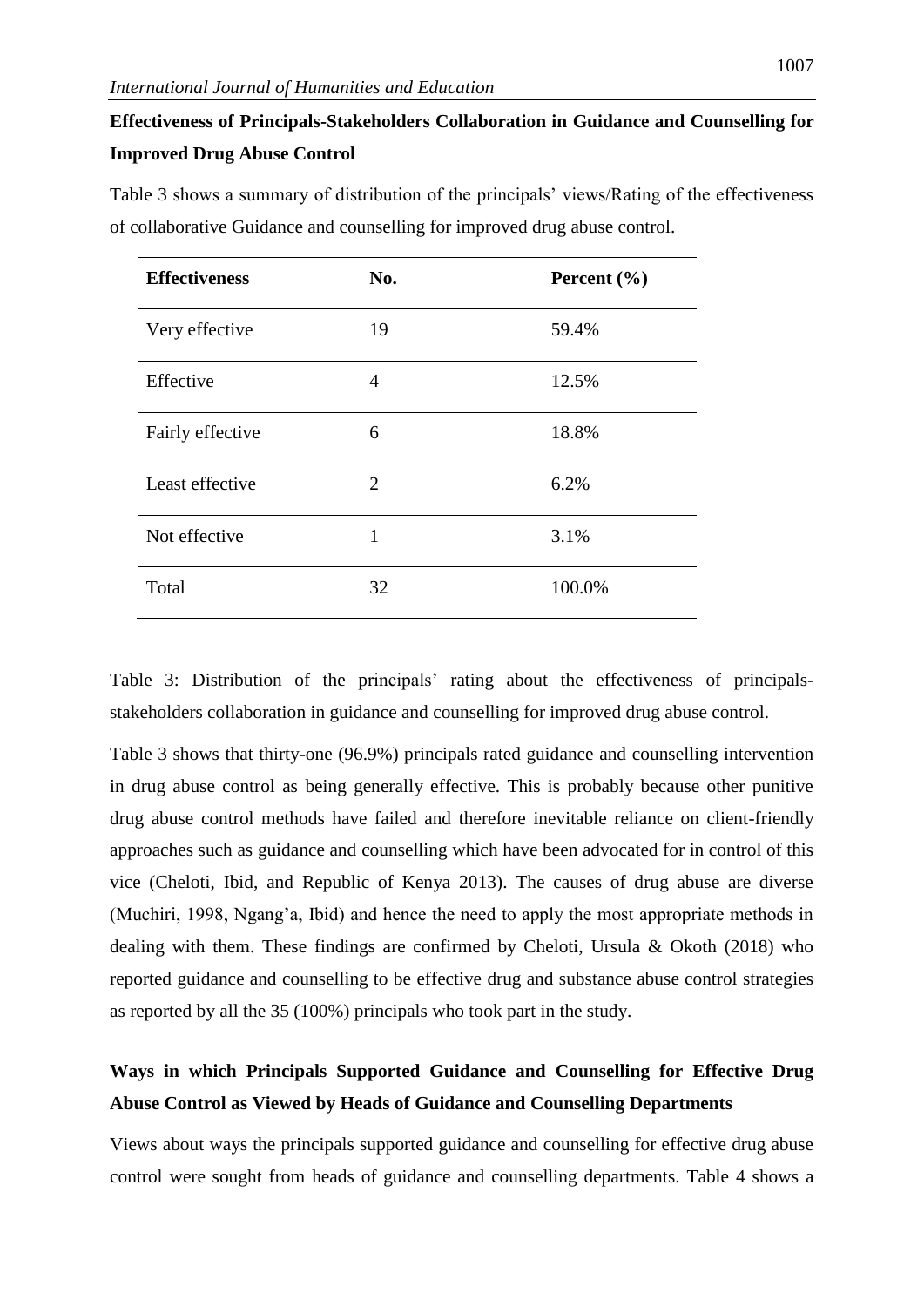summary of distribution of views of heads of guidance and counselling departments about how principals supported guidance and counselling for effective drug abuse control.

| Principals guidance<br>and<br>counselling support                                                              | No.            | Percent $(\% )$ |
|----------------------------------------------------------------------------------------------------------------|----------------|-----------------|
| Invited external counsellors to<br>Guidance<br>provide<br>and<br>counselling services to students              | 25             | 78.1%           |
| Personally provided guidance<br>and counselling to students on<br>drug abuse                                   | 14             | 43.8%           |
| Organized and allowed teachers<br>attend<br>guidance<br>and<br>to<br>counselling seminars<br>$\&$<br>workshops | 11             | 34.4%           |
| Acted as role models to teachers<br>and students                                                               | 8              | 25.0%           |
| Allocated funds to buy Guidance<br>and counselling equipment                                                   | 8              | 25.0%           |
| Acted as motivators who referred<br>students with guidance and<br>counselling needs to teacher<br>counsellors  | $\overline{7}$ | 21.9%           |
| Emphasized on the need of<br>students to seek guidance and<br>counselling services<br>during                   | - 7            | 21.9%           |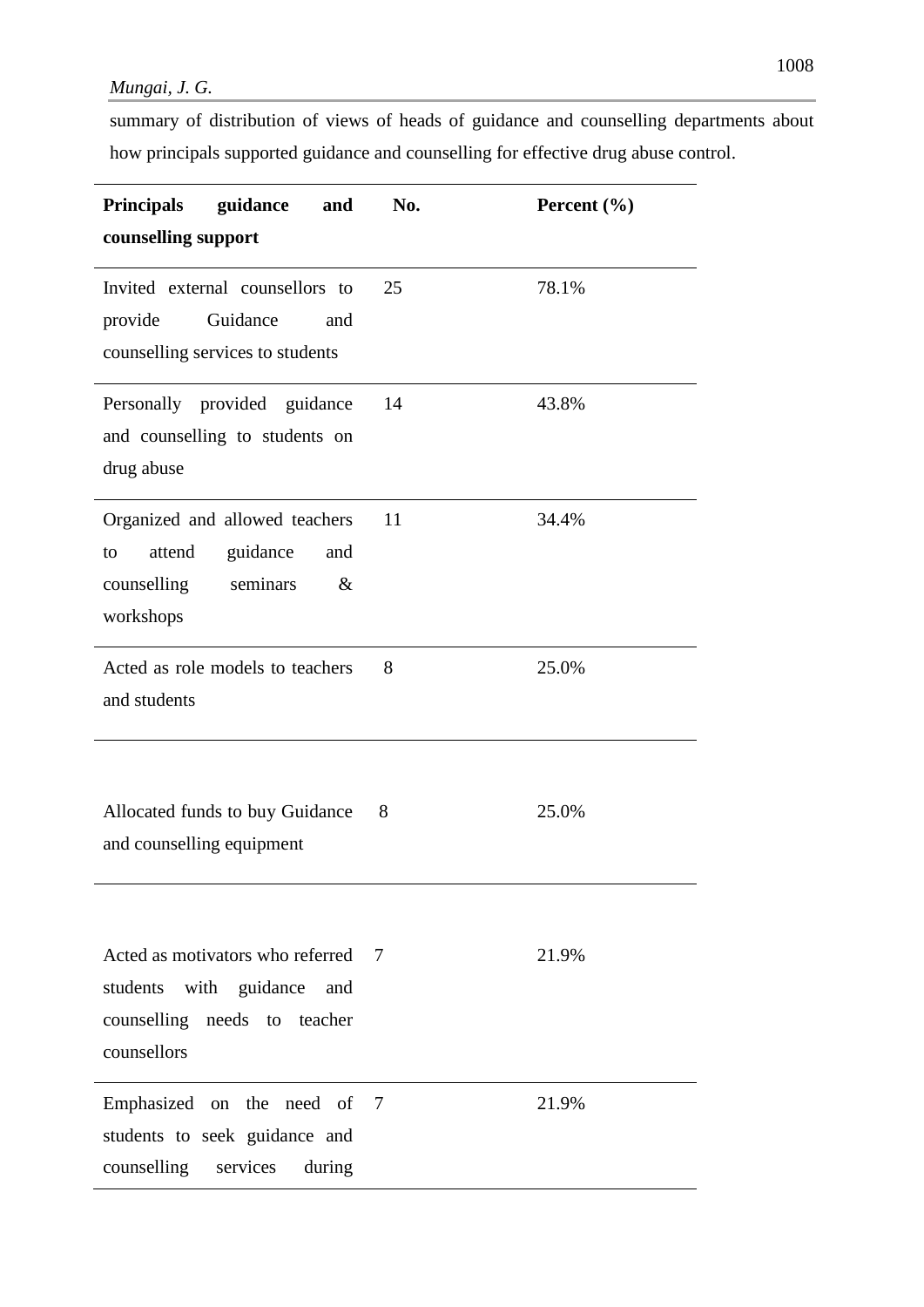| school assemblies                |     |      |
|----------------------------------|-----|------|
| Sensitized parents on drug abuse | - 3 | 9.4% |
| symptoms during meetings         |     |      |

Table 4: Distribution of views of heads of guidance and counselling departments about how principals supported guidance and counselling for effective drug abuse control.

Table 4 shows that most (78.1%) heads of guidance and counselling departments reported that principals invited external counsellors to provide guidance and counselling services to students. This proportion is favourably closer to the 30 (93.9%) principals who said that they collaborated with external counsellors to promote guidance and counselling for effective drug abuse control. Few guidance and counselling departmental heads also reported the following support that principals provided to facilitate guidance and counselling for effective drug abuse control: borrowed audio-visual materials/ equipment to promote guidance and counselling of students on drug abuse; teamed up with religious and other organizations such as NACADA to improve guidance and counselling of students on drug abuse. The teaming up role played by principals is a collaborative strategy in guidance and counselling.

## **Views of Guidance and Counselling Departmental Heads on the Extent to which External Counsellors were involved in Guidance and Counselling**

Views about the extent to which the principals involved external counsellors in guidance and counselling for effective drug abuse control were sought from heads of guidance and counselling departmental heads. Table 5 shows a summary of the views of guidance and counselling departmental heads' rating about the extent to which principals' involved external counsellors in guidance and counselling for effective drug abuse control.

| External counsellors' level |     |                 |
|-----------------------------|-----|-----------------|
| of involvement in drug      | No. | Percent $(\% )$ |
| abuse/ discipline related   |     |                 |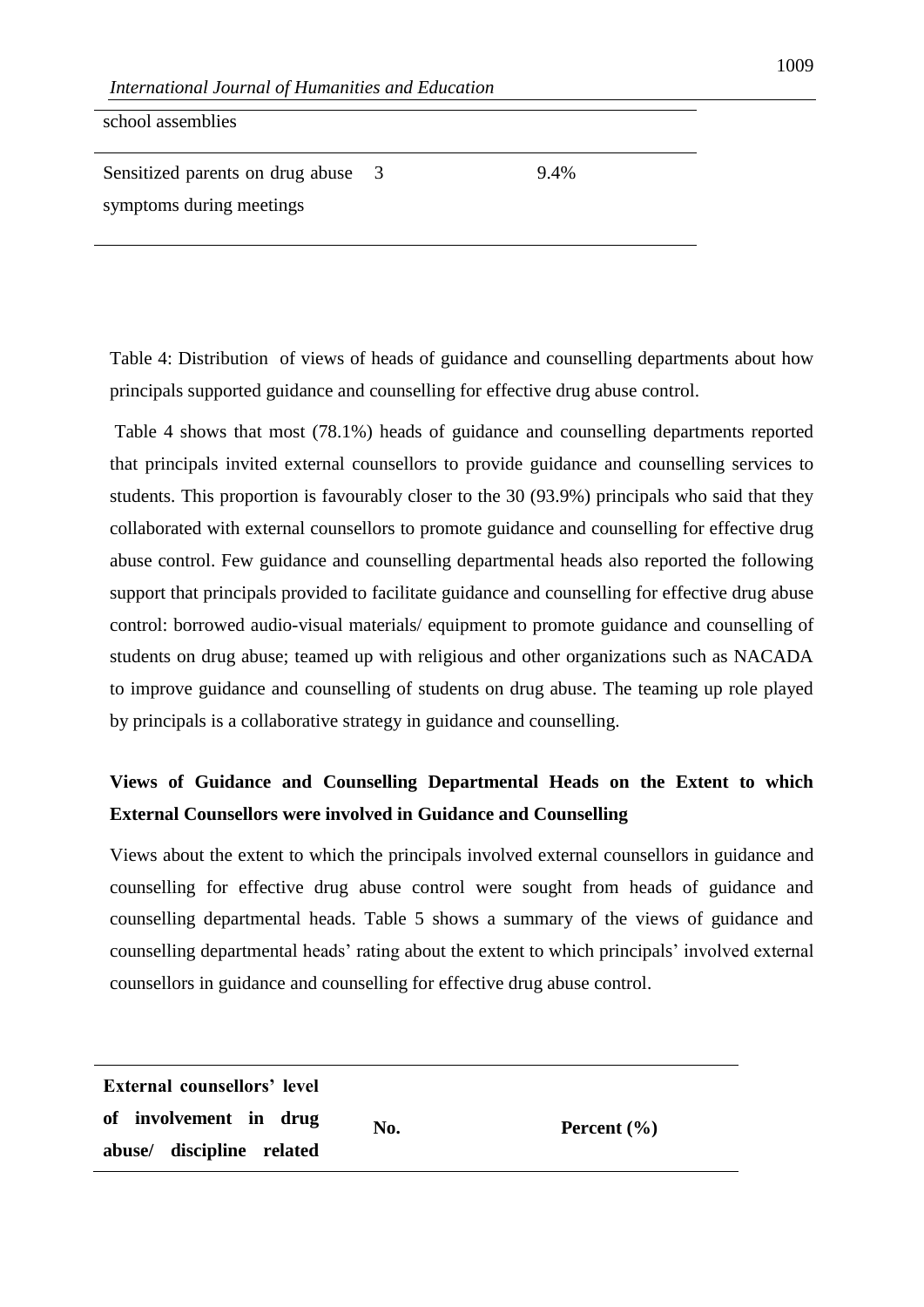*Mungai, J. G.* 

### **guidance and counselling**

| Highly involved     | 49             | 59.4%     |
|---------------------|----------------|-----------|
|                     |                |           |
|                     |                |           |
| Involved            | $\overline{4}$ | 12.5%     |
|                     |                |           |
|                     |                |           |
| Moderately involved | 6              | 18.8%     |
|                     |                |           |
|                     |                |           |
| Least involved      | $\overline{2}$ | 6.2%      |
|                     |                |           |
| Not involved        | $\mathbf 1$    | 3.1%      |
|                     |                |           |
| Total               | $32\,$         | $100.0\%$ |

Table 5: Distribution of departmental heads on the extent to which principals involved external counsellors in guidance and counselling for effective drug abuse control control

Table 5 clearly shows that 31 (96.9%) principals involved external counsellors in guidance and counselling for effective control of drug abuse as reported by heads of guidance and counselling departments. This is very encouraging and concurs with the recommended involvement of the community or the civil society in drug abuse control (Adejide, 2006). This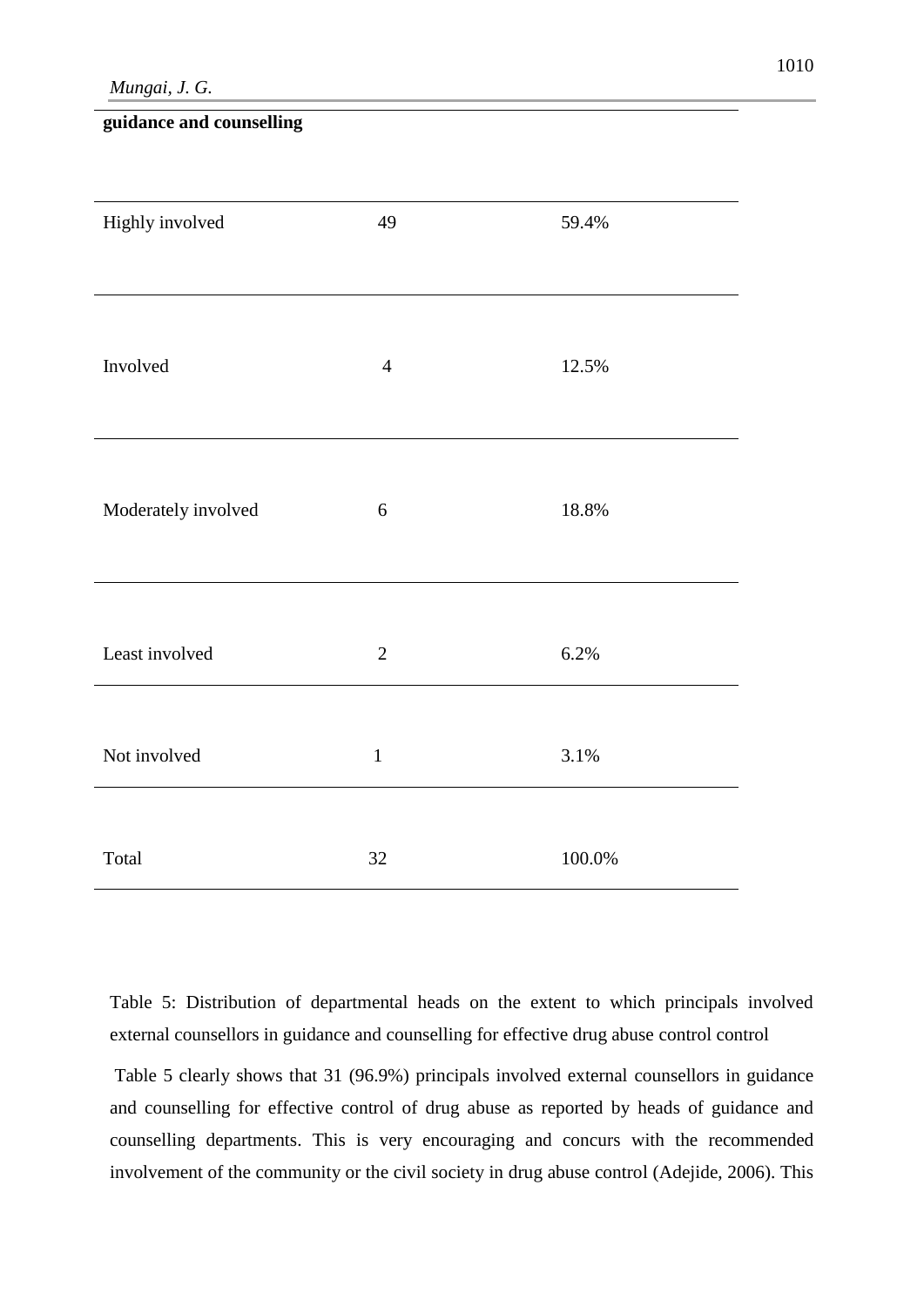this also points out to the fact that the teacher counsellors may be lacking in guidance and counselling knowledge and skills and therefore the rationale of inviting external guidance and counselling specialists.

## **Problems Experienced by Principals in Executing Collaborative Discipline and Drug Abuse Management through Guidance and Counselling**

A summary of the distribution of the principals' views about the problems they experienced in executing collaborative drug abuse control through guidance and counselling is shown in Table 6.

| <b>Problems experienced</b>                                                                                               | No. | Percent $(\% )$ |
|---------------------------------------------------------------------------------------------------------------------------|-----|-----------------|
| Lack of trained, committed and<br>supportive teacher counsellors                                                          | 20  | 62.5            |
| Lack of financial, human and<br>material resources                                                                        | 17  | 53.1            |
| Students not owning up to abusing<br>drugs and therefore did not seek<br>guidance and counselling help                    | 10  | 31.1            |
| Lack<br>of time<br>for<br>teacher<br>counsellors to counsel students on<br>drug abuse due to demanding<br>curriculum      | 8   | 25.0            |
| Peer pressure (some students were<br>unwilling to quit abusing drugs<br>but feared threats & "traitor" tags<br>from peers | 8   | 25.0            |
| family upbringing and<br>Poor<br>negative societal influence made it                                                      | 6   | 18.8            |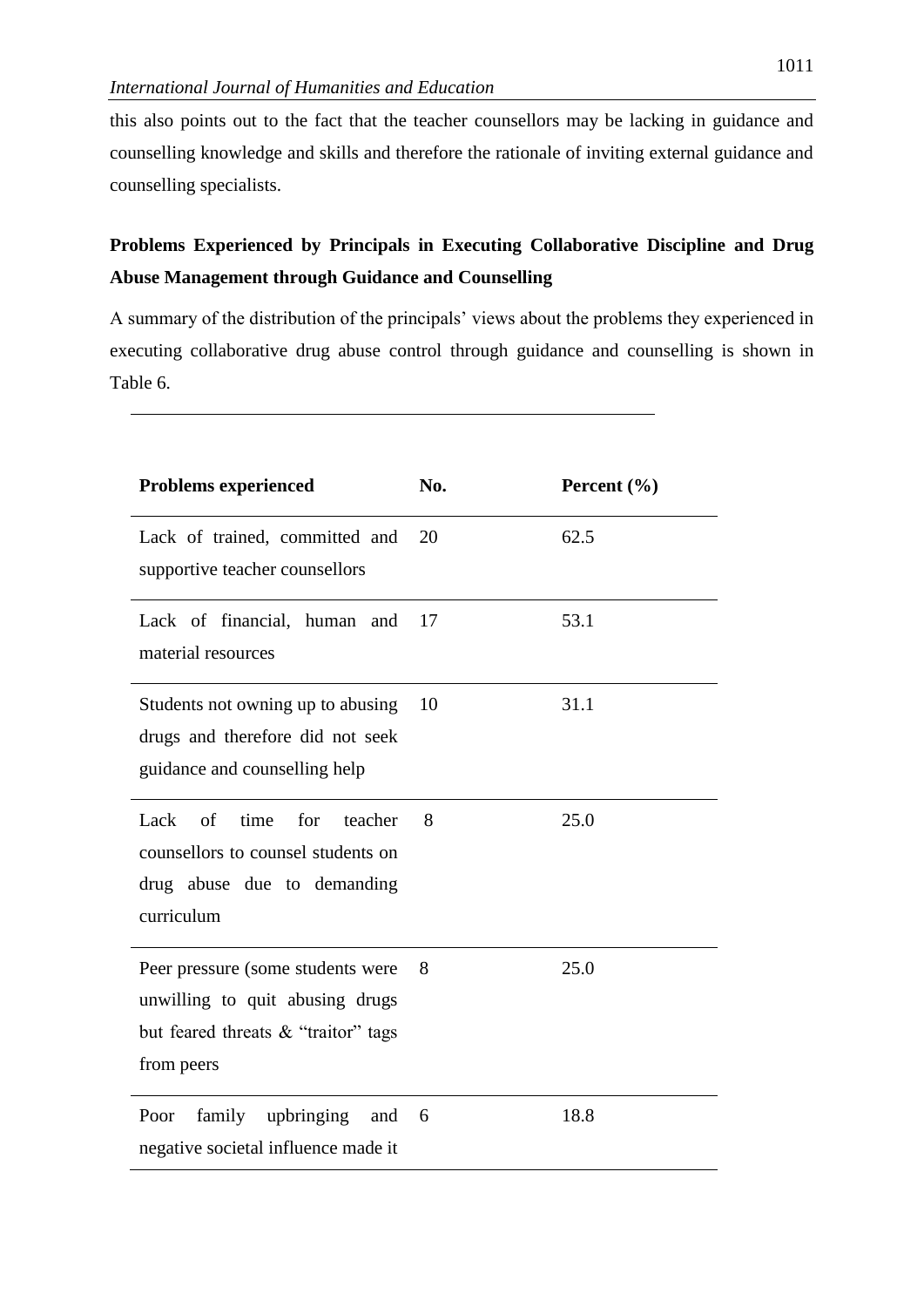| difficult to correct behaviour of |      |
|-----------------------------------|------|
| drugs abusing victims             |      |
|                                   |      |
| Poorly coordinated guidance and 6 | 18.8 |
| counselling programme             |      |

Table 6: Distribution of principals' views about the problems they experienced in executing the Collaborative drug abuse control through guidance and counselling.

It is evident that most (62.5%) principals reported lack of trained, committed and supportive counsellors as being one of the most prevalent problem, followed by lack of financial, material and human resources. Other less pressing problems included lack of government support to stop production and supply of convectional drugs such as Miraa; misuse of peer counselling by some peer counsellors, for instance, premarital sexual engagement with victims; and inadequate engagement in the community activities due to poor schoolcommunity relations. To ensure that students were always engaged in some activity, Ngesu, Ndiku & Masese (Ibid) recommended that varieties of leisure and recreational activities be strengthened in schools so that students can avoid boredom and idleness which may result to drug abuse.

## **Solutions to Problems Experienced by Principals in executing Collaborative Drug Abuse Control through Guidance and Counselling**

The following are the solutions suggested by most principals to the problems they experienced in executing collaborative drug abuse control through guidance and counselling: the government should provide funds to train teacher counsellors in guidance and counselling; all school members should be trained in guidance and counselling and should collaborate with the society in general to educate the youth about causes, symptoms and effects of drug abuse; a well co-ordinated guidance and counselling programme and well equipped guidance and counselling departments should be put in place; students should be encouraged to open up on matters of drug abuse and be promised that a high degree of confidentiality would be upheld while dealing with such matters; drugs should be eradicated on the vicinity of schools by charging heavy fines on peddlers of drugs to schools; and parents and other stakeholders should be actively involved in the control of drug abuse among students. Other solutions suggested by few principals included the following: Ministry of Education should post more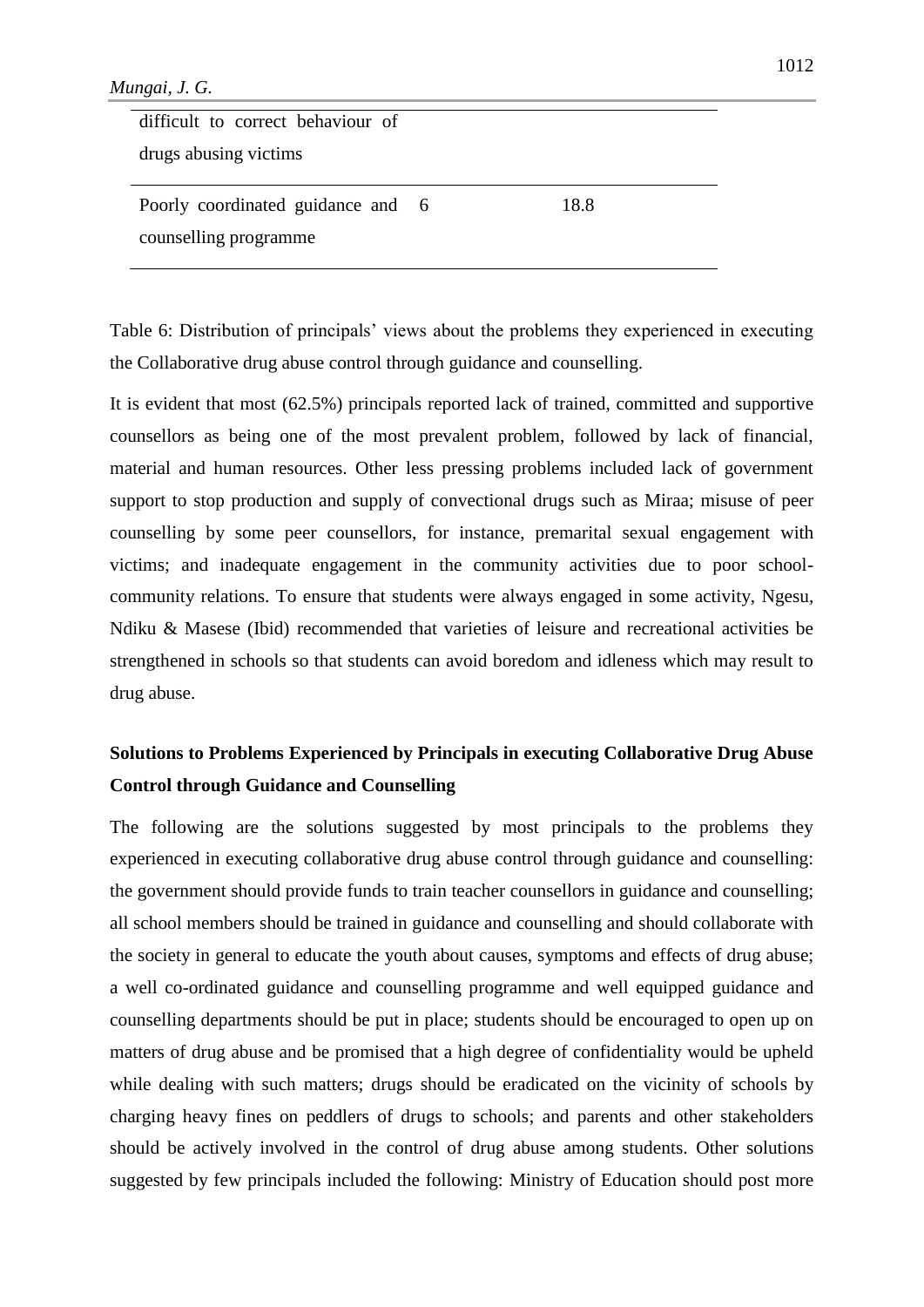teacher counsellors to schools to provide guidance and counselling services to students; principals should be sponsored by the Ministry of Education to pursue further training in guidance and counselling; schools should be authorized to levy funds which should be directed towards improving guidance and counselling activities in the schools; honesty, trustworthiness and friendliness should be encouraged between teacher counsellors and students; and the number of visits to schools by external counsellors should be increased.

### **Conclusions**

- i. School stakeholders were highly involved in guidance and counselling for effective drug abuse control.
- ii. Principals recognized the importance of collaborating with other significant school stakeholders in guidance and counselling for effective control of drug abuse.
- iii. Guidance and counselling was an effective strategy in control of drug abuse.
- iv. The greatest obstacle to success of guidance and counselling in control of drug abuse was lack of financial, human and material resources.
- v. Guidance and counselling was also employed in other issues affecting students such as peer pressure and stress management.

### **Recommendations**

- i. Principals should expand the spheres of collaboration with other stakeholders in guidance and counselling by increasing school-community interactions through workshops, conferences and seminars.
- ii. Community should be actively involved in curbing supply of drugs abused by students since these drugs are supplied by the community itself.
- iii. National and county governments should provide financial, human and material resources to boost guidance and counselling activities.
- iv. School administration and the community should fully heighten public sensitization campaigns to enlighten all members of the society on the gravity, causes and effects of drug abuse.
- v. Further and in-service training should be provided to principals and teacher counsellors in guidance and counselling if they are to effectively participate in control of drug abuse.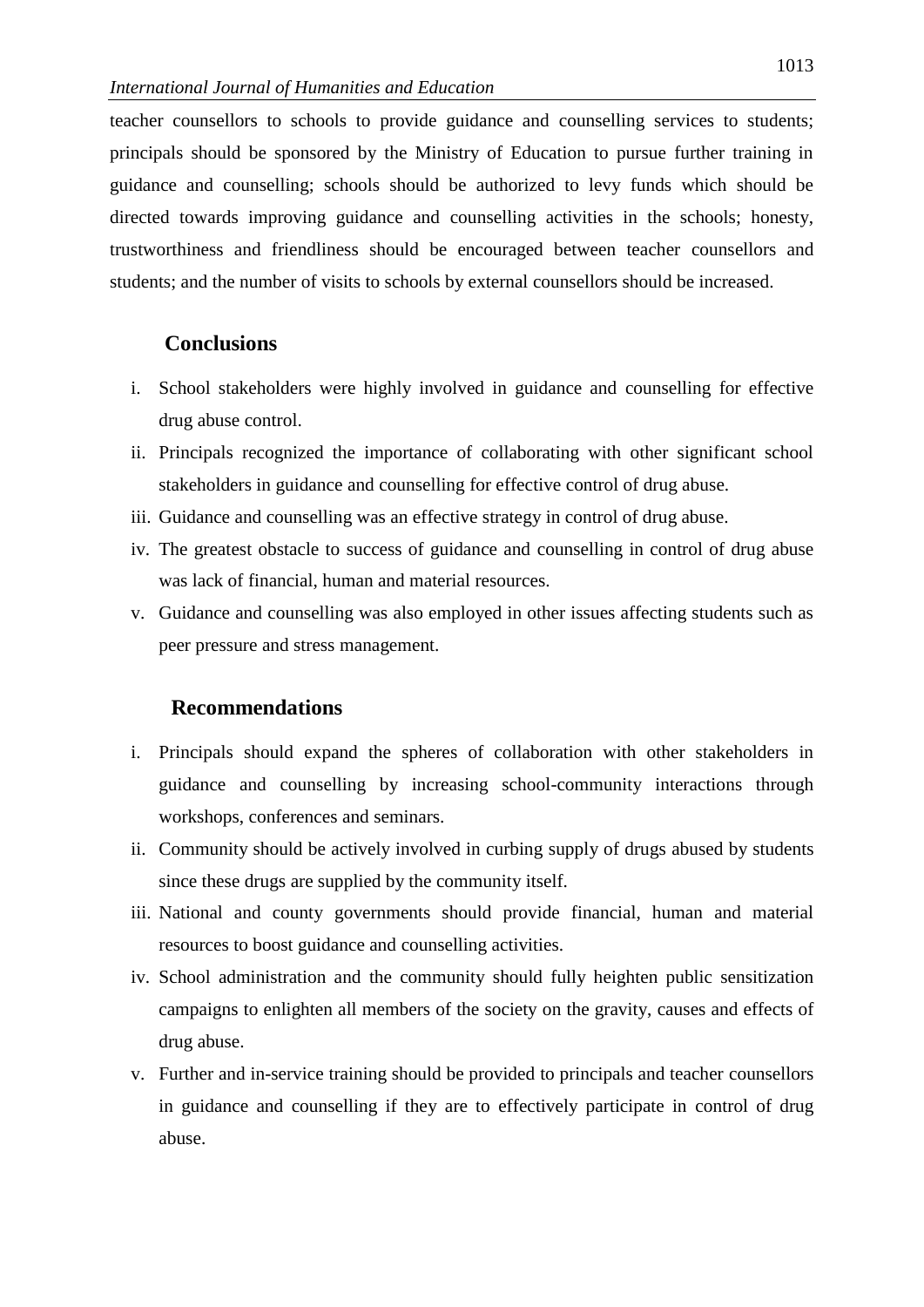vi. Students should be encouraged to open up about problems affecting them such as drug abuse so that they can receive guidance and counselling help.

#### **References**

- Adejide, A.O.(2006) Status of Drug Abuse in Africa: A Review. International Journal of Mental Health and Addiction, 4, 87-102.
- Aura, J.H.O. (2003). An Investigation into the Implementation of Guidance and Counselling Programme in Some Selected Secondary Schools in Butere-Mumias District, Kenya. Unpublished Master of Education Project, Kenyatta University.
- Barasa, M.N & Ngugi, M. (1990). Educational Administration. Nairobi: Nairobi University press.
- Botvin, G. (2000). Preventing Drug Abuse in Schools: Social and Competence Enhancement Approaches Target Individual level Ecological Factors. Addictive Behaviours, (29), 887-897.
- Bass, B.M. & Avolio, B.J (1994). Improving organizational Effectiveness through Transformational Leadership. Thousand Oaks, CA: Sage.
- Burns, J.M. (1978). Leadership. New york: Harper and Row.
- Cheloti, S.K. (2013). Effective Headteachers' Strategies used to Curb Drug and Substance Abuse in Public Secondary Schools in Nairobi County, Kenya. Unpublished Doctor of Philosophy Thesis, University of Nairobi.
- Cheloti, S.K. Ursula, A.O. & Obae, R.N (2018). Guidance and Counselling Strategy in Curbing Drug and Substance Abuse (DSA) in Schools: Effectiveness and Challenges to Headteachers in Kenya. World Journal of Educational Research and Reviews, 4(1), 051-061.
- Cobia, D.C. (2007). Developing an Effective and Accountable School Counselling Programme. Upper Saddle River, NJ: Prentice Hall.
- Cooley, L (2010). The power of Groups: Solution-focused Group Counselling in Schools. Thousand Oaks, CA: Corwin Press.
- Duke, D. (2004). Challenges of Educational Change. Boston, MA: Pearson.
- Erford, B.T. (2010). Group Work in Schools. Upper Saddle River, NJ: Prentice Hall.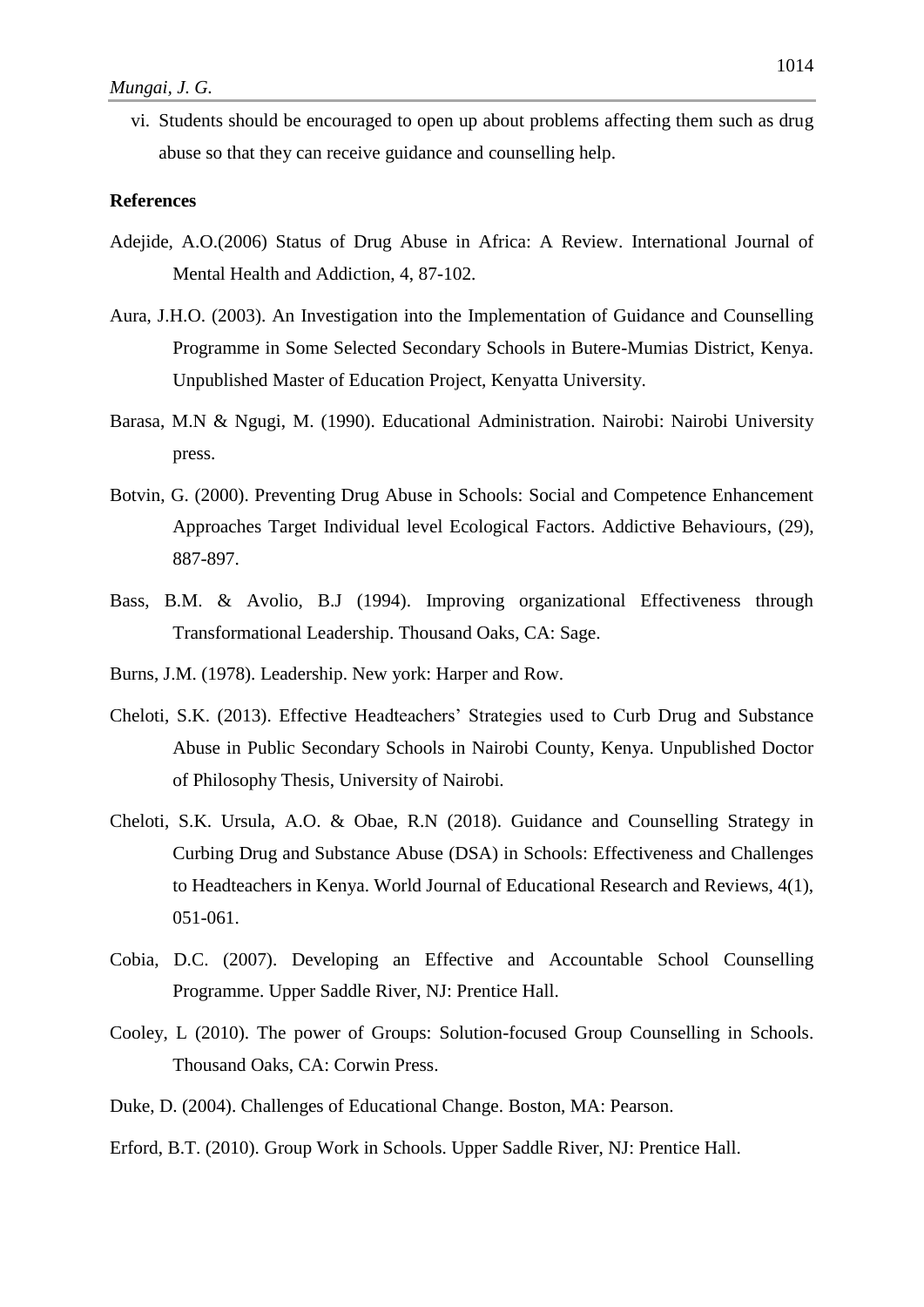- Erford, B.T. (2011). Transforming the School Counselling Profession. Upper Saddle River, NJ: Prentice Hall.
- Gay, L.R. (1992): Educational Research: Competences for Analysis and Application. New York: Macmillan Publishing Company.
- Gay, L.R. Mills, G.E. & Airasian P.W. (2009). Educational Research: Competences for Analysis and Application. New Jersey: Kevin M. Davis.
- Gitonga, P.K. (1999). A study of Secondary Schools Headteachers' Attitudes towards Guidance and Counselling Programme in Meru Central District. Unpublished Master of Education Thesis, University of Nairobi.
- Gothard, W.P & Goodnew, E. (1987). Guidance and the Changing Curriculum. London: Croom Helm.

<http://www.igi-global.com/dictionary/multi-agent...management> practices/17783.

[http://www.usnodrugs.com/addiction-treatment-counsellors.htm.](http://www.usnodrugs.com/addiction-treatment-counselors.htm)

<http://www.tutorialpoints.com/management.concepts/management..best..practices.htm.>

- Kamoren, S.K. & Tiego, P.M.(2015): What Hinders Guidance and Counselling Effectiveness in Enhancing Discipline is High Schools in Muranga County, Kenya. International Journal of Science and Research. (IJSR) ISSN (ONLINE): 2319 – 7064 V014 Issue 2. Feb.2015 [www.ijsr.com.](http://www.ijsr.com/)
- Kimani, L.W.(2014). Headteachers' Role in Enhancing Pupils' Performance in Mathematics in Public Primary Schools in Thika West District, Kiambu County, Kenya. Unpublished Master of education, Kenyatta University.
- Kipkulei, T.K.(2015). Influence of Principals' Leadership Characteristics on Students' Performance in Co-Curricular Activities in Public Schools in Baringo Central Sub-County, Baringo County. Unpublished Master of Education Project, Kenyatta University.
- Kiragu, T.W. (2002). An Investigation of the Extent of Guidance and Counselling Programmes in Some Secondary Schools of Thika District, Kenya. Unpublished Master of Education Project, Kenyatta University.
- Kleinaltenkamp, M. & Ehret, M. (2006). Relationship Theory and Business Markets. Brandford, England: Emerald Group Pub.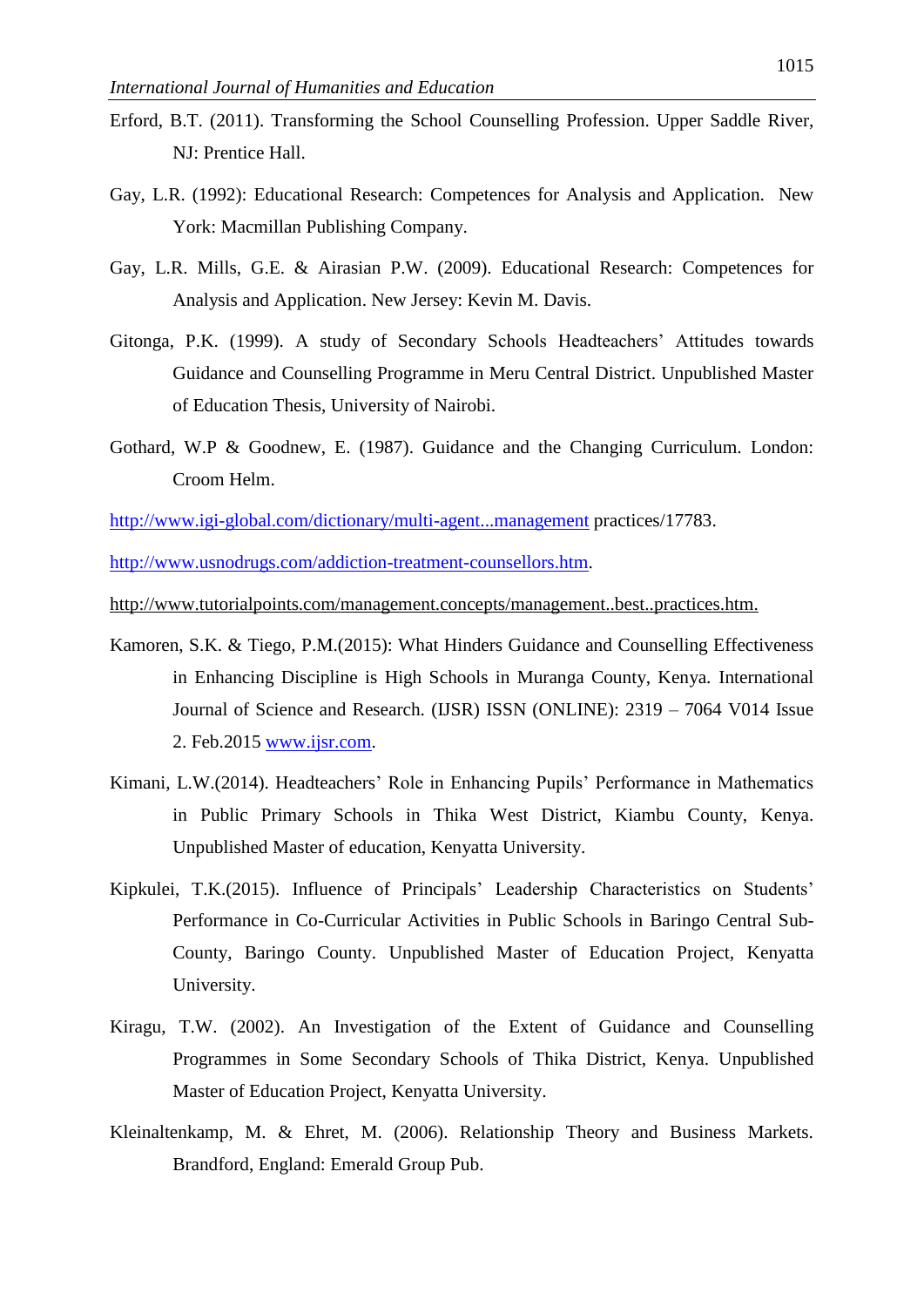- Makokha, A.M. (1984). Drug Abuse Among Secondary School Youth: A Survey Done at Lenana and Upper Hill Secondary Schools. Diploma Paper on Health education.
- Muchiri, P.W.(1998): Participatory Approaches used by Head teachers to Enhance Discipline among Secondary School Students in Nairobi Province. Unpublished Master of Education Thesis, University of Nairobi.
- Mugambi, O.N.(2016). Challenges Facing Deputy Principals in Maintaining Students' Discipline in Public Secondary Schools in Imenti South, Meru County, Kenya. Unpublished Master of Education Project, Kenyatta University.
- Mugenda, O. & Mugenda, A.(1999). Research Methods: Quantitative and Qualitative Approaches. Nairobi: African Centre for Technology Studies (ACTS) Press.
- Mulusa, T. (1998). Evaluating: Education and Community Development Programmes. Nairobi: CADE, University of Nairobi and Deutsche Stiftund, fur Internationale Entwicklung.
- Mungai, J.G.(2001). Teachers' Perception of Bureaucratic and Personality Factors Inhibiting their Participation in Formulating Secondary Schools Operational Decisions in Nairobi Province. Unpublished Master of Education Thesis, university of Nairobi.
- Mungai j.G (2011). Headteachers' Role in Enhancing Guidance and Counselling of Students on Drug Abuse in Public Secondary Schools in Nyeri and Mbeere Districts. Unpublished Doctor of Philosophy Thesis, Kenyatta University.
- Munyi, S.N. (1999). A Survey of Juvenile Delinquency Management in Kenya. The Case of Nairobi. Unpublished Diploma in Adult Education Project, University of Nairobi.
- Muoti, S.K. (2014). Effects of Drug and Substance Abuse on Academic Performance Among Secondary School Students in Kathonzweni District, Makueni County Kenya. Unpublished Master of Education Project, University of Nairobi.
- Mutie, E.K, & Ndambuki, P.(1999). Guidance and Counselling for Schools and Colleges. Nairobi. Oxford University Press.
- Mwamwenda, T.S.(1996). Educational Psychology: An African Perspective  $(2^{nd}$  Ed.). Durban: Heinemann Publishers (Pty) Ltd.
- Mwanje, J.J. (2001). Issues in Social Science Research. (Module 1). Addis Ababa: OSSREA.
- Mwanje, J.J. (2001). Quantitative Research Process. (Module 2). Addis Ababa: OSSREA.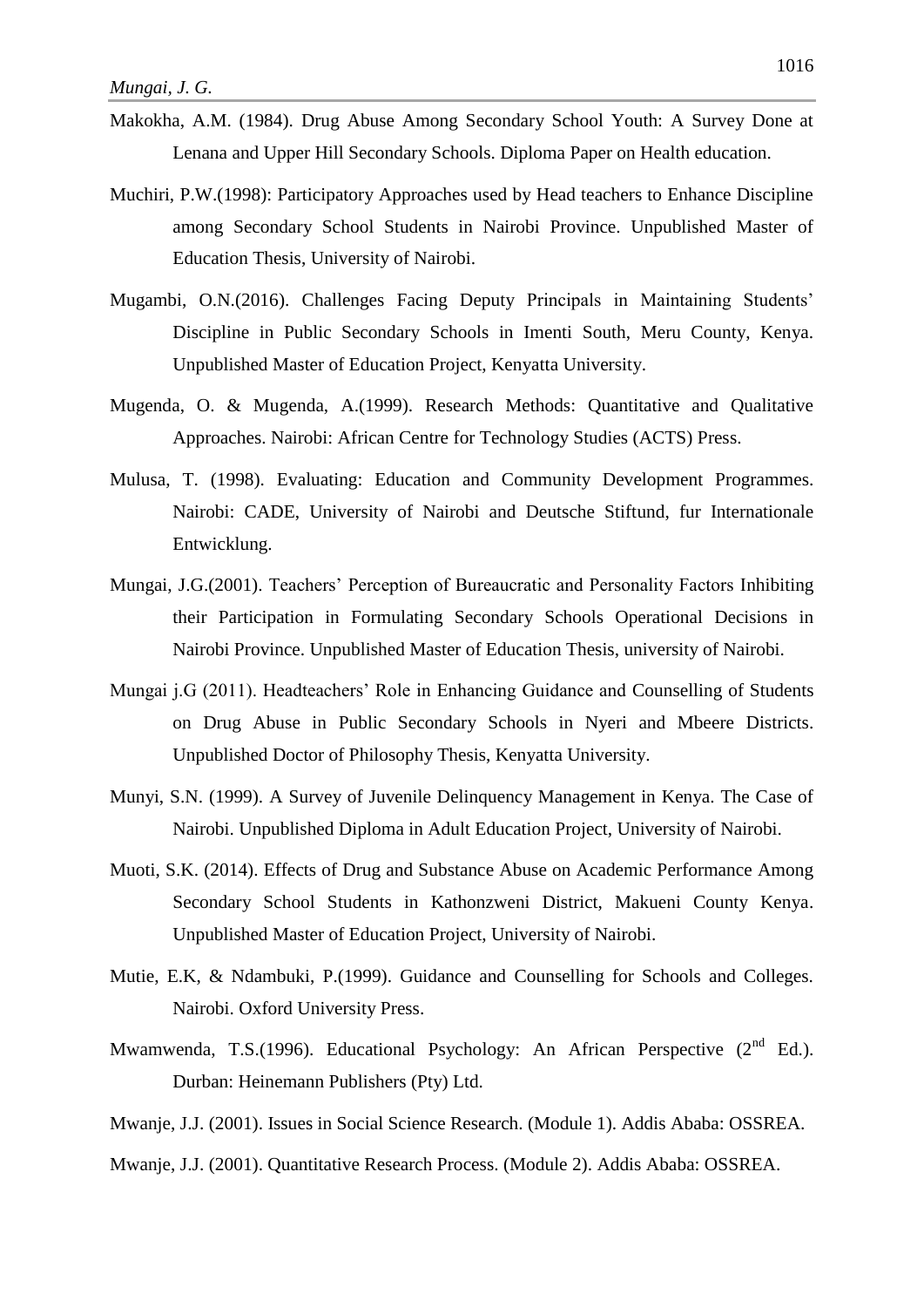- Nakpodia, E.D. (2010). Teachers' Disciplinary Approaches to Students' Discipline Problems in Nigerian Secondary Schools. Department of educational Administration and policy Studies, Delta state Univeristy, Abraka, Nigeria.
- Nduhi, D.(March 21<sup>st</sup> 1998). "Poverty to Blame for Boys' High Dropout in Mbeere", in Daily Nation, P.4.
- Neukrug, R.C.(2011). Counselling Theory and Practice. Belmont, CA: Brooks/Cole.
- Ng'ang'a, R.M.(2003).A Study of Participatory Approaches Used by Head Teachers' to Control Drug Abuse in Public Secondary Schools in Nyeri District. Unpublished Master of Education Thesis, University of Nairobi.
- Ngesu, L.M., Ndiku, A. & Masese, A. (2008). "Drug Dependence and Abuse in Kenyan Secondary Schools", Education Research and Review, 3(10). 304 - 308.
- Niagi. J. (June 26<sup>th</sup> 2008). "Form Two Students Chased Out of school By Rioting Colleagues", in Daily Nation, P.30.
- Njoka E.W.(2017) An Investigation into Factors Contributing to Drug and Substance Abuse Among the Youth in Lamu County, Kenya. Nairobi: UNESCO Commission.
- Ochieng, O. (1986). The effect of Drug Abuse in Selected Secondary Schools in Nairobi. Unpublished Postgraduate Diploma in Education Project, Kenyatta University.
- Olembo, J.O, Wanga, P.E, & Karagu, N.M. (1992). Management in Education. Nairobi: Education Research & Publications (ERAP).
- Parsons, R.D. (2008).Thinking and Acting Like a Solution-Focused Counsellor. Thousand Oaks, CA: Corwin Press.
- Republic of Kenya (1991). School Management Guide. Nairobi: Government Printers.
- Republic of Kenya (2001). Report of the Taskforce on Students' Discipline and Unrest in Secondary Schools (Wangari Report). Nairobi: Government Printers.
- Republic of Kenya (2013).Basic education Act. Nairobi: Government Printers.
- Shertzer, B, & Stone, S.C.(1981). Fundamentals of Guidance ( $4<sup>th</sup>$  Edition). In W.P. Gothard & Goodnew (1987). Guidance and the Changing Curriculum. London: Croom Helm.
- Simatwa, P. (2007). Policy Framework Guiding the Administration of Guidance and Counselling in Public Schools. Education Peer Review. Vol .7(3).